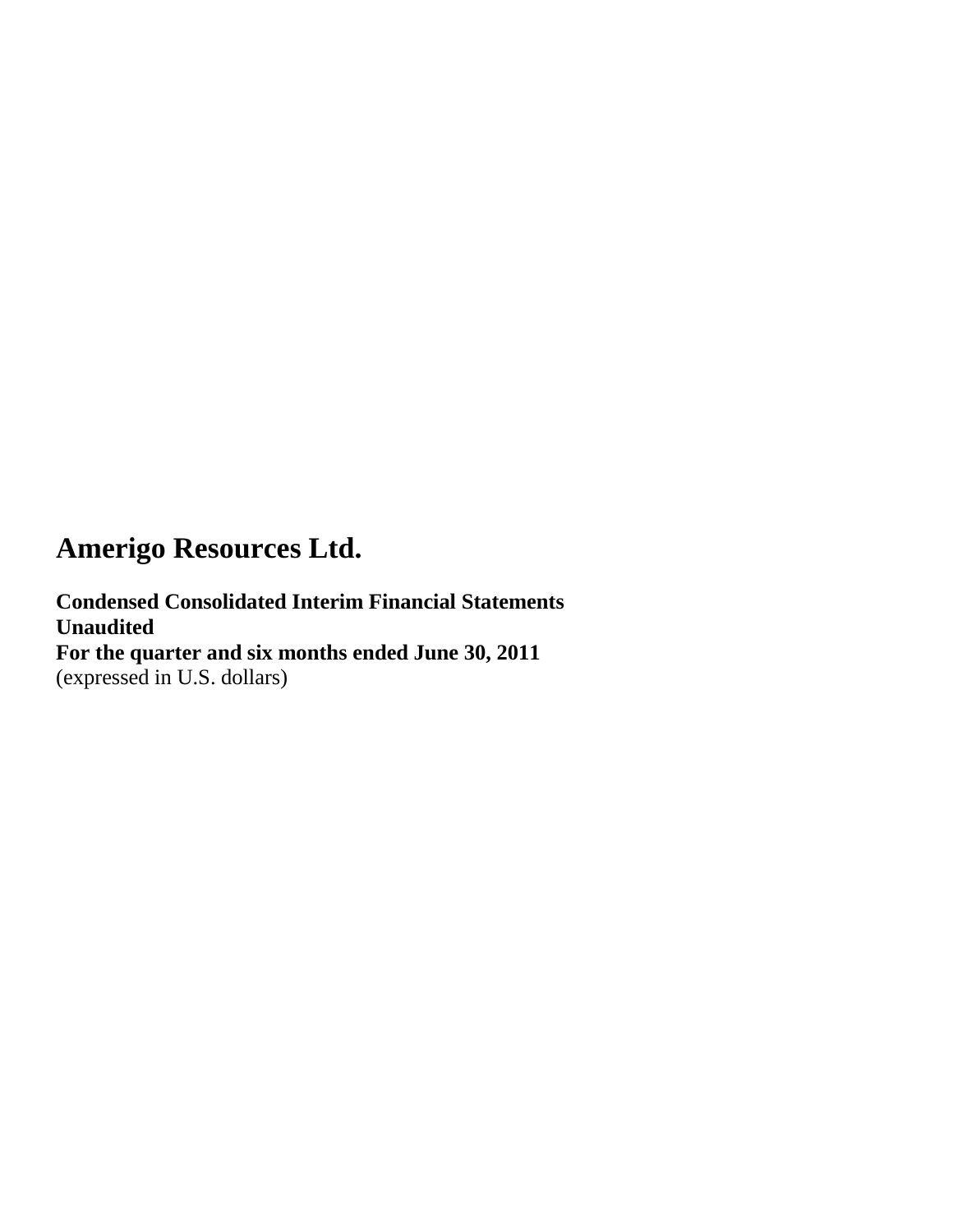Condensed Consolidated Interim Statements of Financial Position - Unaudited

(expressed in U.S. dollars)

|                                                                    | <b>Note</b>    | <b>June 30,</b><br>2011<br>\$ | December 31,<br>2010<br>\$ |
|--------------------------------------------------------------------|----------------|-------------------------------|----------------------------|
| <b>Assets</b>                                                      |                |                               |                            |
| <b>Current assets</b>                                              |                |                               |                            |
| Cash and cash equivalents<br>Trade, other receivables and advances |                | 35,814,356<br>21,783,441      | 35,044,797<br>18,003,124   |
| Inventories                                                        | $\overline{4}$ | 10,739,093                    | 6,120,345                  |
|                                                                    |                | 68,336,890                    | 59,168,266                 |
| <b>Non-current assets</b>                                          |                |                               |                            |
| Available-for-sale financial assets                                | 5              | 10,922,270                    | 25,583,511                 |
| Property, plant and equipment                                      | $\overline{7}$ | 142,750,641                   | 140,673,643                |
| Intangible assets                                                  | 8              | 8,889,068                     | 9,233,924                  |
| Other non-current assets                                           |                | 174,809                       | 13,710                     |
| <b>Total assets</b>                                                |                | 231,073,678                   | 234,673,054                |
| <b>Liabilities</b>                                                 |                |                               |                            |
| <b>Current liabilities</b>                                         |                |                               |                            |
| Trade and other payables                                           |                | 16,490,102                    | 13,782,947                 |
| El Teniente royalties payable                                      | 6              | 9,705,904                     | 11,663,151                 |
| Current income tax liabilities                                     |                | 1,416,366                     | 314,976                    |
| Royalties to related parties                                       | 10             | 559,179                       | 546,039                    |
| <b>Borrowings</b>                                                  | 9              | 6,536,575                     | 9,851,457                  |
|                                                                    |                | 34,708,126                    | 36,158,570                 |
| <b>Non-current liabilities</b>                                     |                |                               |                            |
| <b>Borrowings</b>                                                  | 9              | 2,365,543                     | 4,883,974                  |
| Trade and other payables                                           |                | 2,680,007                     | 1,462,006                  |
| Royalties to related parties                                       | 10             | 5,156,089                     | 5,460,390                  |
| Asset retirement obligation                                        |                | 6,880,898                     | 7,168,372                  |
| Deferred income tax liability                                      |                | 16,909,995                    | 17,530,894                 |
| <b>Total Liabilities</b>                                           |                | 68,700,658                    | 72,664,206                 |
| <b>Equity</b>                                                      |                |                               |                            |
| Share Capital                                                      | 11             | 77,513,839                    | 77,166,170                 |
| Other reserves                                                     |                | 5,002,380                     | 3,804,484                  |
| Retained earnings                                                  |                | 59,579,083                    | 49,598,089                 |
| Accumulated other comprehensive income                             |                | 20,277,718                    | 31,440,105                 |
| Total equity                                                       |                | 162,373,020                   | 162,008,848                |
| <b>Total equity and liabilities</b>                                |                | 231,073,678                   | 234,673,054                |

The accompanying notes are an integral part of these condensed consolidated interim financial statements

### **Subsequent events (Note 17)**

### **Approved by the Board of Directors**

\_\_\_\_\_\_\_\_\_\_\_\_\_\_\_\_\_\_\_\_\_\_\_\_\_\_\_\_\_\_\_\_\_\_\_ Director \_\_\_\_\_\_\_\_\_\_\_\_\_\_\_\_\_\_\_\_\_\_\_\_\_\_\_\_\_\_\_\_\_\_\_ Director

―Robert Gayton‖ ―Ruston Goepel‖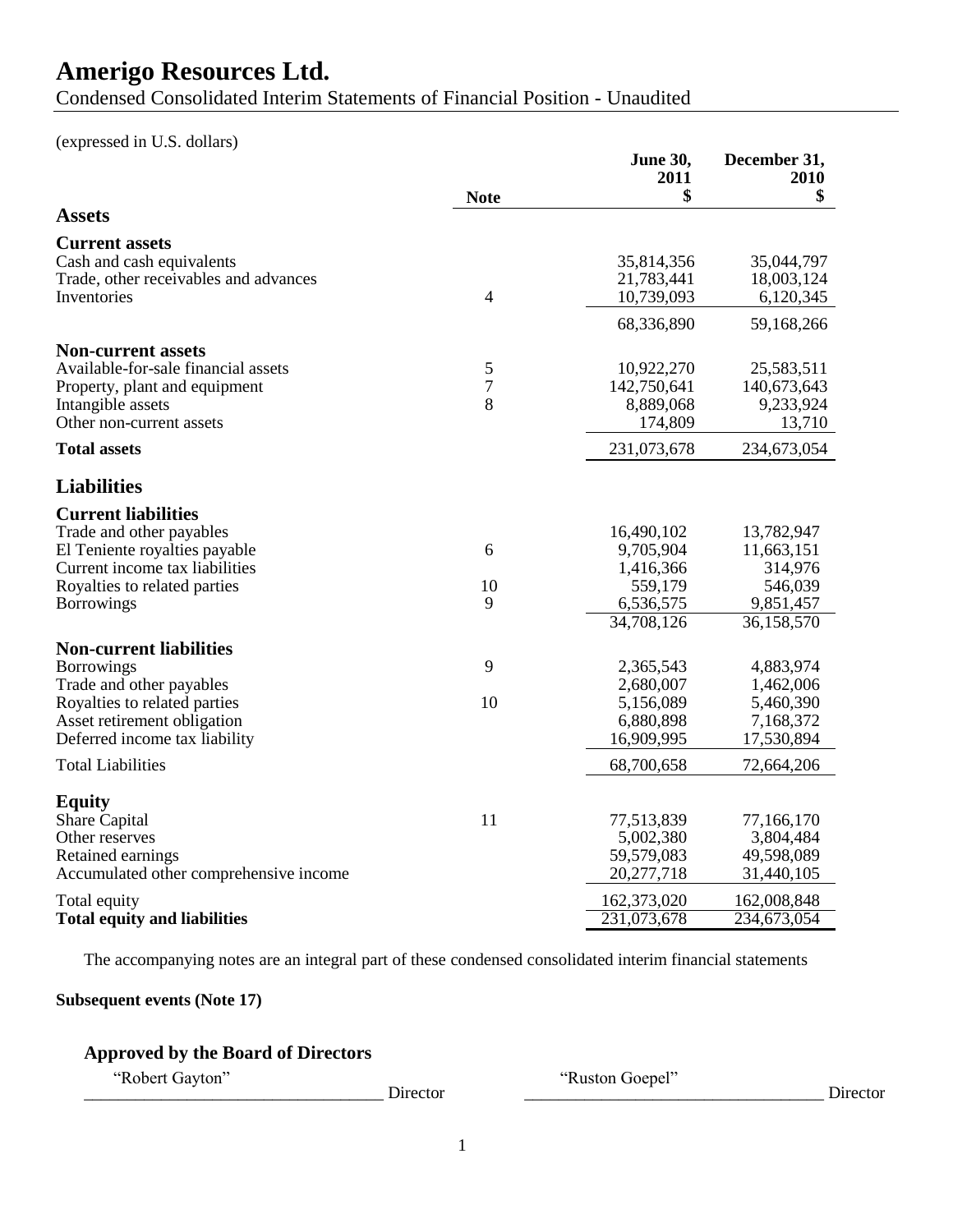Condensed Consolidated Interim Statements of Comprehensive Income (Loss) - Unaudited

(expressed in U.S. dollars)

|                                                                                        | <b>Note</b> | Quarter<br>ended<br>June 30,<br>2011 | Quarter<br>ended<br><b>June 30,</b><br>2010 | Six months<br>ended<br>June 30,<br>2011 | Six months<br>ended June<br>30,<br>2010 |
|----------------------------------------------------------------------------------------|-------------|--------------------------------------|---------------------------------------------|-----------------------------------------|-----------------------------------------|
|                                                                                        |             | \$                                   | \$                                          | \$                                      | \$                                      |
| <b>Revenue</b><br><b>Cost of sales</b>                                                 | 13          | 38,294,635<br>34,824,206             | 32,433,982<br>29,678,570                    | 83,810,135<br>74,217,633                | 62,090,747<br>56,053,782                |
|                                                                                        |             | 3,470,429                            | 2,755,412                                   |                                         |                                         |
| <b>Gross profit</b>                                                                    |             |                                      |                                             | 9,592,502                               | 6,036,965                               |
| <b>Other expenses</b>                                                                  |             |                                      |                                             |                                         |                                         |
| General and administration                                                             | 13          | 1,583,245                            | 1,302,704                                   | 2,915,864                               | 2,369,994                               |
| Other (gains) losses                                                                   | 14          | (550, 821)                           | 1,049,253                                   | (1,008,407)                             | 1,041,309                               |
|                                                                                        |             | 1,032,424                            | 2,351,957                                   | 1,907,457                               | 3,411,303                               |
| <b>Operating profit</b>                                                                |             | 2,438,005                            | 403,455                                     | 7,685,045                               | 2,625,662                               |
| Finance expense<br>Gain on sale of available-for-sale financial                        |             | 340,782                              | 544,109                                     | 529,300                                 | 934,697                                 |
| assets                                                                                 | 5           |                                      |                                             | (9,750,931)                             |                                         |
|                                                                                        |             | 340,782                              | 544,109                                     | (9,221,631)                             | 934,697                                 |
| Profit (loss) before tax                                                               |             | 2,097,223                            | (140, 654)                                  | 16,906,676                              | 1,690,965                               |
| Income tax expense                                                                     |             | 211,341                              | 140,918                                     | 3,366,508                               | 472,245                                 |
| Profit (loss) for the period                                                           |             | 1,885,882                            | (281, 572)                                  | 13,540,168                              | 1,218,720                               |
| Cumulative translation adjustment<br>Unrealized losses on available-for-sale financial |             | 4,334,866                            | (3,117,914)                                 | (379, 563)                              | (6,137,701)                             |
| assets, net of tax                                                                     |             | (3,799,569)                          | (2,269,249)                                 | (2,411,144)                             | (1,292,030)                             |
| Transfer of other comprehensive income on sale<br>of financial assets                  |             |                                      |                                             | (8,371,680)                             |                                         |
| Other comprehensive income (loss)                                                      |             | 535,297                              | (5,387,163)                                 | (11, 162, 387)                          | (7,429,731)                             |
|                                                                                        |             |                                      |                                             |                                         |                                         |
| Comprehensive income (loss)                                                            |             | 2,421,179                            | (5,668,735)                                 | 2,377,781                               | (6,211,011)                             |
|                                                                                        |             |                                      |                                             |                                         |                                         |
| Weighted average number of shares outstanding,<br>basic                                |             | 172,073,146                          | 170,910,344                                 | 171,799,245                             | 165,124,017                             |
| Weighted average number of shares outstanding,<br>diluted                              |             | 174,661,530                          |                                             | 171,951,389 174,387,629                 | 166, 165, 062                           |
| Earnings (loss) per share                                                              |             |                                      |                                             |                                         |                                         |
| <b>Basic</b>                                                                           |             | 0.01                                 |                                             | 0.08                                    | 0.01                                    |
| Diluted                                                                                |             | 0.01                                 |                                             | 0.08                                    | 0.01                                    |

The accompanying notes are an integral part of these condensed consolidated interim financial statements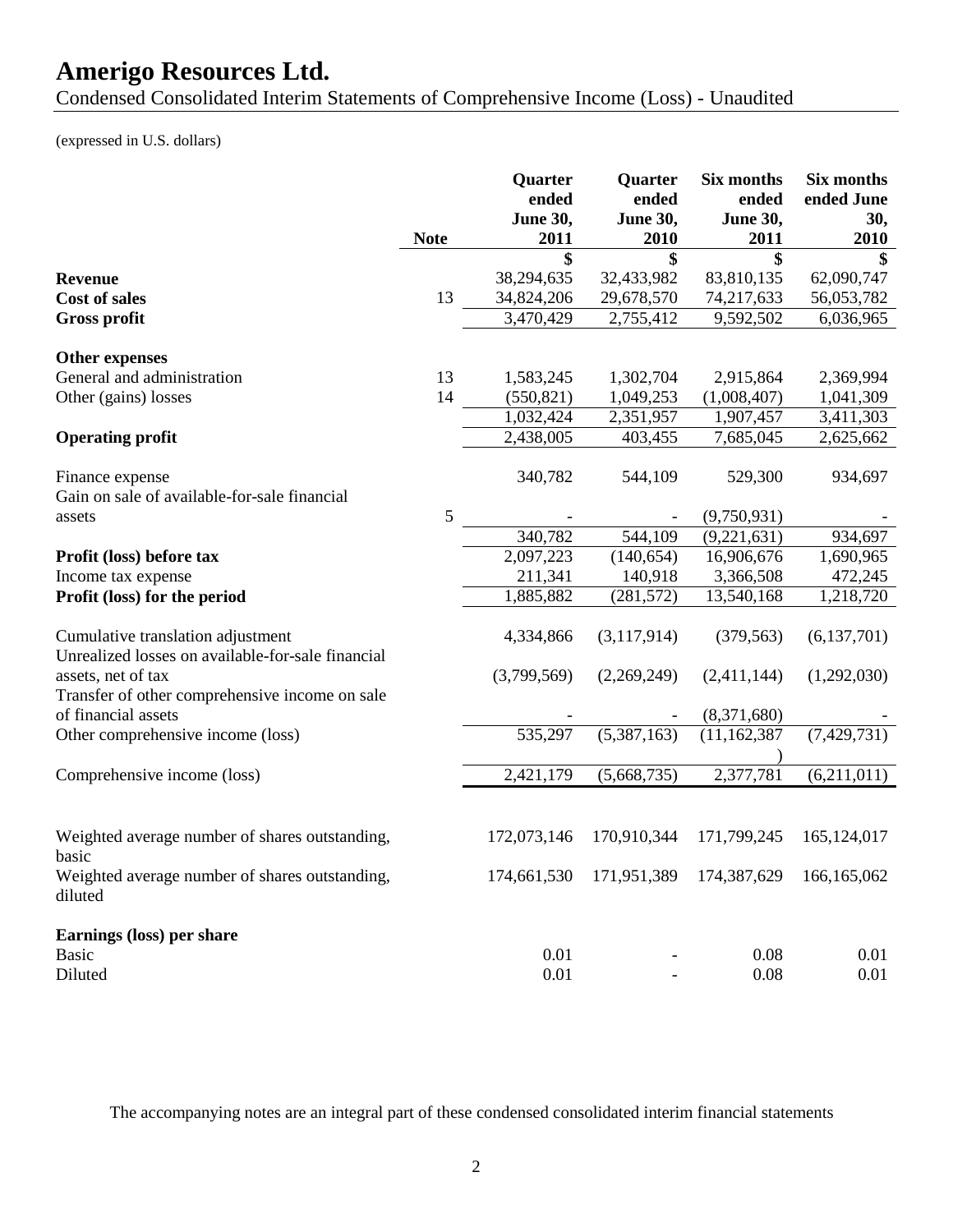Condensed Consolidated Interim Statements of Cash Flows - Unaudited

(expressed in U.S. dollars)

| <b>Cash flows from operating activities</b><br>Profit (loss) for the period<br>1,885,882<br>(281, 572)<br>13,540,168<br>1,218,720<br>Adjustment for items not affecting cash:<br>Gain on available-for-sale financial asset<br>(9,750,931)<br>3,457,313<br>2,671,987<br>6,816,195<br>5,237,829<br>Depreciation and amortization<br>211,341<br>769,235<br>3,366,508<br>795,643<br>Income tax expense<br>Share-based compensation<br>754,337<br>611,163<br>1,017,776<br>1,280,573<br>20,196<br>94,041<br>Accrued interest<br>16,069<br>(62, 364)<br>204,550<br>288,829<br>203,053<br>288,829<br>Change in fair value of interest rate swap<br>55,366<br>82,242<br>999,120<br>Other<br>91,858<br>6,588,985<br>4,235,925<br>16,470,755<br>8,588,291<br>Changes in non-cash working capital<br>8,711,263<br>4,126,310<br>(3,750,359)<br>2,787,782<br>Trade, other receivables and advances<br>(3,603,901)<br>(593, 678)<br>(4,576,393)<br>(895, 669)<br>Inventories<br>Trade and other payables<br>(1,251,333)<br>(157, 618)<br>2,076,916<br>495,844<br>El Teniente royalty payables<br>(1,017,652)<br>(255,758)<br>(1,935,076)<br>(3,179,643)<br>9,427,362<br>7,355,181<br>7,796,605<br>Net cash from operating activities<br>8,285,843<br><b>Cash flows from investing activities</b><br>(5,234,948)<br>(2,987,409)<br>Purchase of plant and equipment<br>(8,592,505)<br>(5,941,123)<br>Proceeds from sale of plant and equipment<br>21,365<br>10,405,571<br>Proceeds from sale of available-for-sale financial assets<br>(5,234,948)<br>(2,987,409)<br>1,834,431<br>(5,941,123)<br>Net cash from investing activities<br><b>Cash flows from financing activities</b><br>Repayments of borrowing<br>(2,022,344)<br>(2,894,225)<br>(5,846,981)<br>(4,743,369)<br>(3,559,174)<br>(3,559,174)<br>Dividends<br>Issuance of shares on exercise of share options and<br>243,399<br>264,992<br>11,411,708<br>warrants<br>(9, 141, 163)<br>(5,338,119)<br>(2,894,225)<br>6,668,339<br>Net cash from financing activities<br>Net (decrease) increase in cash and cash equivalents<br>(1, 145, 705)<br>1,473,547<br>979,111<br>8,523,821<br>(215, 190)<br>1,012,277<br>(209, 552)<br>1,496,779<br>Effect of exchange rate changes on cash<br>37, 175, 251<br>14,725,869<br>35,044,797<br>7,191,093<br>Cash and cash equivalents - Beginning of period<br>35,814,356<br>17,211,693<br>35,814,356<br>17,211,693<br>Cash and cash equivalents - End of period | Quarter<br>ended June<br>30,<br>2011<br>\$ | Quarter<br>ended June<br>30,<br>2010<br>\$ | Six months<br>ended June<br>30,<br>2011<br>\$ | Six months<br>ended June<br>30,<br>2010<br>\$ |
|-----------------------------------------------------------------------------------------------------------------------------------------------------------------------------------------------------------------------------------------------------------------------------------------------------------------------------------------------------------------------------------------------------------------------------------------------------------------------------------------------------------------------------------------------------------------------------------------------------------------------------------------------------------------------------------------------------------------------------------------------------------------------------------------------------------------------------------------------------------------------------------------------------------------------------------------------------------------------------------------------------------------------------------------------------------------------------------------------------------------------------------------------------------------------------------------------------------------------------------------------------------------------------------------------------------------------------------------------------------------------------------------------------------------------------------------------------------------------------------------------------------------------------------------------------------------------------------------------------------------------------------------------------------------------------------------------------------------------------------------------------------------------------------------------------------------------------------------------------------------------------------------------------------------------------------------------------------------------------------------------------------------------------------------------------------------------------------------------------------------------------------------------------------------------------------------------------------------------------------------------------------------------------------------------------------------------------------------------------------------------------------------------------------------------------------------------|--------------------------------------------|--------------------------------------------|-----------------------------------------------|-----------------------------------------------|
|                                                                                                                                                                                                                                                                                                                                                                                                                                                                                                                                                                                                                                                                                                                                                                                                                                                                                                                                                                                                                                                                                                                                                                                                                                                                                                                                                                                                                                                                                                                                                                                                                                                                                                                                                                                                                                                                                                                                                                                                                                                                                                                                                                                                                                                                                                                                                                                                                                               |                                            |                                            |                                               |                                               |
|                                                                                                                                                                                                                                                                                                                                                                                                                                                                                                                                                                                                                                                                                                                                                                                                                                                                                                                                                                                                                                                                                                                                                                                                                                                                                                                                                                                                                                                                                                                                                                                                                                                                                                                                                                                                                                                                                                                                                                                                                                                                                                                                                                                                                                                                                                                                                                                                                                               |                                            |                                            |                                               |                                               |
|                                                                                                                                                                                                                                                                                                                                                                                                                                                                                                                                                                                                                                                                                                                                                                                                                                                                                                                                                                                                                                                                                                                                                                                                                                                                                                                                                                                                                                                                                                                                                                                                                                                                                                                                                                                                                                                                                                                                                                                                                                                                                                                                                                                                                                                                                                                                                                                                                                               |                                            |                                            |                                               |                                               |
|                                                                                                                                                                                                                                                                                                                                                                                                                                                                                                                                                                                                                                                                                                                                                                                                                                                                                                                                                                                                                                                                                                                                                                                                                                                                                                                                                                                                                                                                                                                                                                                                                                                                                                                                                                                                                                                                                                                                                                                                                                                                                                                                                                                                                                                                                                                                                                                                                                               |                                            |                                            |                                               |                                               |
|                                                                                                                                                                                                                                                                                                                                                                                                                                                                                                                                                                                                                                                                                                                                                                                                                                                                                                                                                                                                                                                                                                                                                                                                                                                                                                                                                                                                                                                                                                                                                                                                                                                                                                                                                                                                                                                                                                                                                                                                                                                                                                                                                                                                                                                                                                                                                                                                                                               |                                            |                                            |                                               |                                               |
|                                                                                                                                                                                                                                                                                                                                                                                                                                                                                                                                                                                                                                                                                                                                                                                                                                                                                                                                                                                                                                                                                                                                                                                                                                                                                                                                                                                                                                                                                                                                                                                                                                                                                                                                                                                                                                                                                                                                                                                                                                                                                                                                                                                                                                                                                                                                                                                                                                               |                                            |                                            |                                               |                                               |
|                                                                                                                                                                                                                                                                                                                                                                                                                                                                                                                                                                                                                                                                                                                                                                                                                                                                                                                                                                                                                                                                                                                                                                                                                                                                                                                                                                                                                                                                                                                                                                                                                                                                                                                                                                                                                                                                                                                                                                                                                                                                                                                                                                                                                                                                                                                                                                                                                                               |                                            |                                            |                                               |                                               |
|                                                                                                                                                                                                                                                                                                                                                                                                                                                                                                                                                                                                                                                                                                                                                                                                                                                                                                                                                                                                                                                                                                                                                                                                                                                                                                                                                                                                                                                                                                                                                                                                                                                                                                                                                                                                                                                                                                                                                                                                                                                                                                                                                                                                                                                                                                                                                                                                                                               |                                            |                                            |                                               |                                               |
|                                                                                                                                                                                                                                                                                                                                                                                                                                                                                                                                                                                                                                                                                                                                                                                                                                                                                                                                                                                                                                                                                                                                                                                                                                                                                                                                                                                                                                                                                                                                                                                                                                                                                                                                                                                                                                                                                                                                                                                                                                                                                                                                                                                                                                                                                                                                                                                                                                               |                                            |                                            |                                               |                                               |
|                                                                                                                                                                                                                                                                                                                                                                                                                                                                                                                                                                                                                                                                                                                                                                                                                                                                                                                                                                                                                                                                                                                                                                                                                                                                                                                                                                                                                                                                                                                                                                                                                                                                                                                                                                                                                                                                                                                                                                                                                                                                                                                                                                                                                                                                                                                                                                                                                                               |                                            |                                            |                                               |                                               |
|                                                                                                                                                                                                                                                                                                                                                                                                                                                                                                                                                                                                                                                                                                                                                                                                                                                                                                                                                                                                                                                                                                                                                                                                                                                                                                                                                                                                                                                                                                                                                                                                                                                                                                                                                                                                                                                                                                                                                                                                                                                                                                                                                                                                                                                                                                                                                                                                                                               |                                            |                                            |                                               |                                               |
|                                                                                                                                                                                                                                                                                                                                                                                                                                                                                                                                                                                                                                                                                                                                                                                                                                                                                                                                                                                                                                                                                                                                                                                                                                                                                                                                                                                                                                                                                                                                                                                                                                                                                                                                                                                                                                                                                                                                                                                                                                                                                                                                                                                                                                                                                                                                                                                                                                               |                                            |                                            |                                               |                                               |
|                                                                                                                                                                                                                                                                                                                                                                                                                                                                                                                                                                                                                                                                                                                                                                                                                                                                                                                                                                                                                                                                                                                                                                                                                                                                                                                                                                                                                                                                                                                                                                                                                                                                                                                                                                                                                                                                                                                                                                                                                                                                                                                                                                                                                                                                                                                                                                                                                                               |                                            |                                            |                                               |                                               |
|                                                                                                                                                                                                                                                                                                                                                                                                                                                                                                                                                                                                                                                                                                                                                                                                                                                                                                                                                                                                                                                                                                                                                                                                                                                                                                                                                                                                                                                                                                                                                                                                                                                                                                                                                                                                                                                                                                                                                                                                                                                                                                                                                                                                                                                                                                                                                                                                                                               |                                            |                                            |                                               |                                               |
|                                                                                                                                                                                                                                                                                                                                                                                                                                                                                                                                                                                                                                                                                                                                                                                                                                                                                                                                                                                                                                                                                                                                                                                                                                                                                                                                                                                                                                                                                                                                                                                                                                                                                                                                                                                                                                                                                                                                                                                                                                                                                                                                                                                                                                                                                                                                                                                                                                               |                                            |                                            |                                               |                                               |
|                                                                                                                                                                                                                                                                                                                                                                                                                                                                                                                                                                                                                                                                                                                                                                                                                                                                                                                                                                                                                                                                                                                                                                                                                                                                                                                                                                                                                                                                                                                                                                                                                                                                                                                                                                                                                                                                                                                                                                                                                                                                                                                                                                                                                                                                                                                                                                                                                                               |                                            |                                            |                                               |                                               |
|                                                                                                                                                                                                                                                                                                                                                                                                                                                                                                                                                                                                                                                                                                                                                                                                                                                                                                                                                                                                                                                                                                                                                                                                                                                                                                                                                                                                                                                                                                                                                                                                                                                                                                                                                                                                                                                                                                                                                                                                                                                                                                                                                                                                                                                                                                                                                                                                                                               |                                            |                                            |                                               |                                               |
|                                                                                                                                                                                                                                                                                                                                                                                                                                                                                                                                                                                                                                                                                                                                                                                                                                                                                                                                                                                                                                                                                                                                                                                                                                                                                                                                                                                                                                                                                                                                                                                                                                                                                                                                                                                                                                                                                                                                                                                                                                                                                                                                                                                                                                                                                                                                                                                                                                               |                                            |                                            |                                               |                                               |
|                                                                                                                                                                                                                                                                                                                                                                                                                                                                                                                                                                                                                                                                                                                                                                                                                                                                                                                                                                                                                                                                                                                                                                                                                                                                                                                                                                                                                                                                                                                                                                                                                                                                                                                                                                                                                                                                                                                                                                                                                                                                                                                                                                                                                                                                                                                                                                                                                                               |                                            |                                            |                                               |                                               |
|                                                                                                                                                                                                                                                                                                                                                                                                                                                                                                                                                                                                                                                                                                                                                                                                                                                                                                                                                                                                                                                                                                                                                                                                                                                                                                                                                                                                                                                                                                                                                                                                                                                                                                                                                                                                                                                                                                                                                                                                                                                                                                                                                                                                                                                                                                                                                                                                                                               |                                            |                                            |                                               |                                               |
|                                                                                                                                                                                                                                                                                                                                                                                                                                                                                                                                                                                                                                                                                                                                                                                                                                                                                                                                                                                                                                                                                                                                                                                                                                                                                                                                                                                                                                                                                                                                                                                                                                                                                                                                                                                                                                                                                                                                                                                                                                                                                                                                                                                                                                                                                                                                                                                                                                               |                                            |                                            |                                               |                                               |
|                                                                                                                                                                                                                                                                                                                                                                                                                                                                                                                                                                                                                                                                                                                                                                                                                                                                                                                                                                                                                                                                                                                                                                                                                                                                                                                                                                                                                                                                                                                                                                                                                                                                                                                                                                                                                                                                                                                                                                                                                                                                                                                                                                                                                                                                                                                                                                                                                                               |                                            |                                            |                                               |                                               |
|                                                                                                                                                                                                                                                                                                                                                                                                                                                                                                                                                                                                                                                                                                                                                                                                                                                                                                                                                                                                                                                                                                                                                                                                                                                                                                                                                                                                                                                                                                                                                                                                                                                                                                                                                                                                                                                                                                                                                                                                                                                                                                                                                                                                                                                                                                                                                                                                                                               |                                            |                                            |                                               |                                               |
|                                                                                                                                                                                                                                                                                                                                                                                                                                                                                                                                                                                                                                                                                                                                                                                                                                                                                                                                                                                                                                                                                                                                                                                                                                                                                                                                                                                                                                                                                                                                                                                                                                                                                                                                                                                                                                                                                                                                                                                                                                                                                                                                                                                                                                                                                                                                                                                                                                               |                                            |                                            |                                               |                                               |
|                                                                                                                                                                                                                                                                                                                                                                                                                                                                                                                                                                                                                                                                                                                                                                                                                                                                                                                                                                                                                                                                                                                                                                                                                                                                                                                                                                                                                                                                                                                                                                                                                                                                                                                                                                                                                                                                                                                                                                                                                                                                                                                                                                                                                                                                                                                                                                                                                                               |                                            |                                            |                                               |                                               |
|                                                                                                                                                                                                                                                                                                                                                                                                                                                                                                                                                                                                                                                                                                                                                                                                                                                                                                                                                                                                                                                                                                                                                                                                                                                                                                                                                                                                                                                                                                                                                                                                                                                                                                                                                                                                                                                                                                                                                                                                                                                                                                                                                                                                                                                                                                                                                                                                                                               |                                            |                                            |                                               |                                               |
|                                                                                                                                                                                                                                                                                                                                                                                                                                                                                                                                                                                                                                                                                                                                                                                                                                                                                                                                                                                                                                                                                                                                                                                                                                                                                                                                                                                                                                                                                                                                                                                                                                                                                                                                                                                                                                                                                                                                                                                                                                                                                                                                                                                                                                                                                                                                                                                                                                               |                                            |                                            |                                               |                                               |
|                                                                                                                                                                                                                                                                                                                                                                                                                                                                                                                                                                                                                                                                                                                                                                                                                                                                                                                                                                                                                                                                                                                                                                                                                                                                                                                                                                                                                                                                                                                                                                                                                                                                                                                                                                                                                                                                                                                                                                                                                                                                                                                                                                                                                                                                                                                                                                                                                                               |                                            |                                            |                                               |                                               |
|                                                                                                                                                                                                                                                                                                                                                                                                                                                                                                                                                                                                                                                                                                                                                                                                                                                                                                                                                                                                                                                                                                                                                                                                                                                                                                                                                                                                                                                                                                                                                                                                                                                                                                                                                                                                                                                                                                                                                                                                                                                                                                                                                                                                                                                                                                                                                                                                                                               |                                            |                                            |                                               |                                               |
|                                                                                                                                                                                                                                                                                                                                                                                                                                                                                                                                                                                                                                                                                                                                                                                                                                                                                                                                                                                                                                                                                                                                                                                                                                                                                                                                                                                                                                                                                                                                                                                                                                                                                                                                                                                                                                                                                                                                                                                                                                                                                                                                                                                                                                                                                                                                                                                                                                               |                                            |                                            |                                               |                                               |
|                                                                                                                                                                                                                                                                                                                                                                                                                                                                                                                                                                                                                                                                                                                                                                                                                                                                                                                                                                                                                                                                                                                                                                                                                                                                                                                                                                                                                                                                                                                                                                                                                                                                                                                                                                                                                                                                                                                                                                                                                                                                                                                                                                                                                                                                                                                                                                                                                                               |                                            |                                            |                                               |                                               |
|                                                                                                                                                                                                                                                                                                                                                                                                                                                                                                                                                                                                                                                                                                                                                                                                                                                                                                                                                                                                                                                                                                                                                                                                                                                                                                                                                                                                                                                                                                                                                                                                                                                                                                                                                                                                                                                                                                                                                                                                                                                                                                                                                                                                                                                                                                                                                                                                                                               |                                            |                                            |                                               |                                               |

**Supplementary cash flow information (Note 15)**

The accompanying notes are an integral part of these condensed consolidated interim financial statements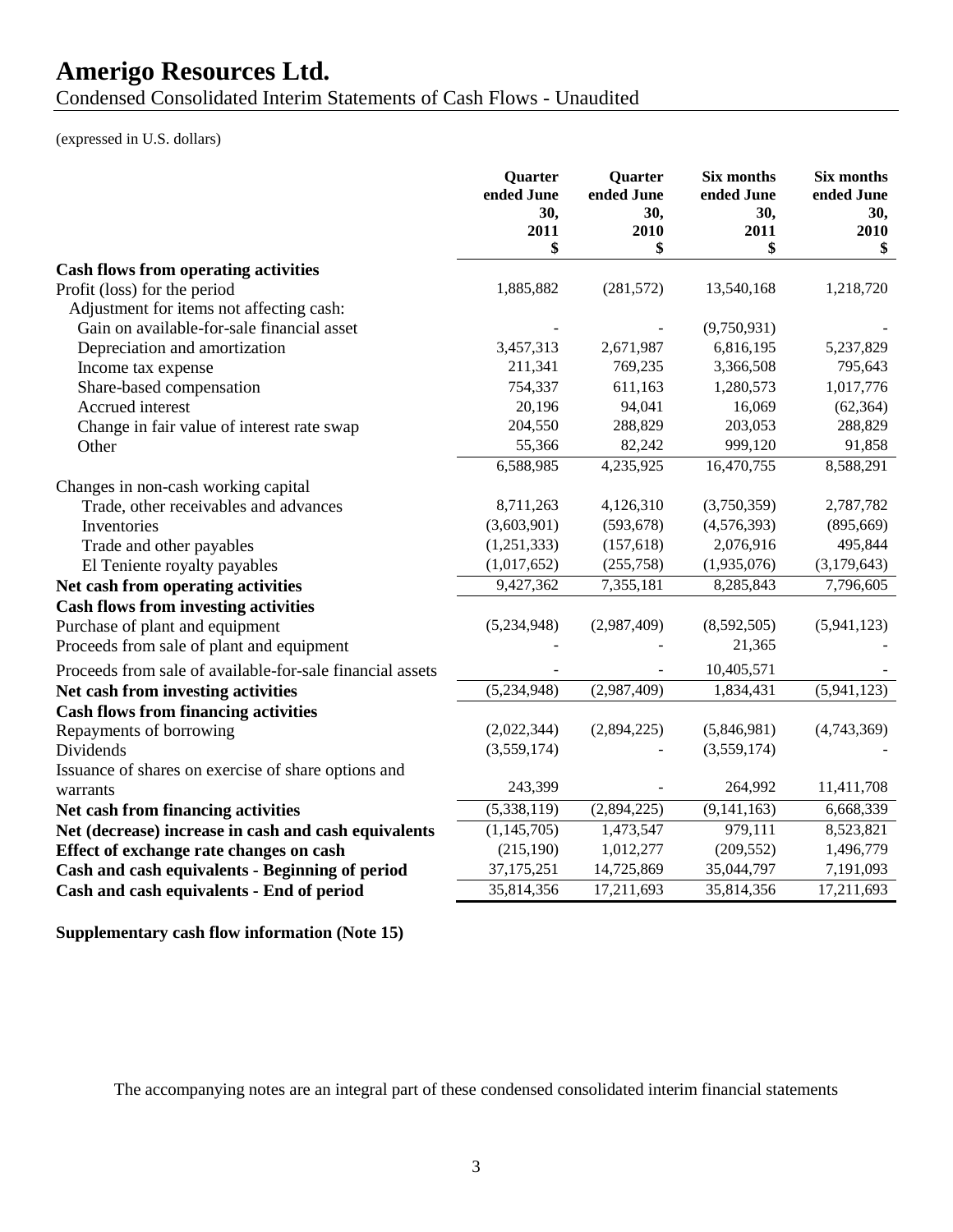Condensed Consolidated Interim Statements of Changes in Equity - Unaudited

(expressed in U.S. dollars)

|                                                                                                                                        | Share capital              |                       |                             | <b>Accumulated</b>               | <b>Retained</b> | <b>Total</b>              |
|----------------------------------------------------------------------------------------------------------------------------------------|----------------------------|-----------------------|-----------------------------|----------------------------------|-----------------|---------------------------|
|                                                                                                                                        | <b>Number of</b><br>shares | <b>Amount</b>         | <b>Other reserves</b><br>\$ | other<br>comprehensive<br>income | earnings        | equity                    |
|                                                                                                                                        |                            | \$                    |                             | \$                               | \$              | \$                        |
| Balance January 1, 2010                                                                                                                | 134,455,944                | 64,282,591            | 3,917,591                   | 3,670,931                        | 38,564,856      | 110,435,969               |
| Issue of shares -<br>Exercise of warrants                                                                                              | 36,404,400                 | 12,626,063            | (1,229,151)                 |                                  |                 | 11,396,912                |
| Exercise of share options                                                                                                              | 50,000                     | 19,570                | (4,774)                     |                                  |                 | 14,796                    |
| Options vested                                                                                                                         |                            |                       | 1,017,776                   |                                  |                 | 1,017,776                 |
| Cumulative translation<br>adjustment<br>Unrealized losses on                                                                           |                            |                       |                             | (6,137,701)                      |                 | (6, 137, 701)             |
| available-for-sale financial<br>assets<br>Net earnings for the period                                                                  |                            |                       |                             | (1,292,030)                      | 1,218,720       | (1,292,030)<br>1,218,720  |
| Balance June 30, 2010                                                                                                                  | 170,910,344                | 76,928,224            | 3,701,442                   | (3,758,800)                      | 39,783,576      | 116,654,442               |
| Balance January 1, 2011<br>Issue of shares -<br>Exercise of share options                                                              | 171,510,344<br>780,000     | 77,166,170<br>347,669 | 3,804,484<br>(82, 677)      | 31,440,105                       | 49,598,089      | 162,008,848<br>264,992    |
|                                                                                                                                        |                            |                       |                             |                                  |                 |                           |
| Options vested<br>Cumulative translation                                                                                               |                            |                       | 1,280,573                   | (379, 563)                       |                 | 1,280,573                 |
| adjustment<br>Unrealized losses on<br>available-for-sale financial<br>assets (net of tax recoveries<br>of \$1,130,857)                 |                            |                       |                             | (2,411,144)                      |                 | (379, 563)<br>(2,411,144) |
| Transfer of other<br>comprehensive income on<br>sale of financial assets (net<br>of tax of \$2,092,920)<br>Net earnings for the period |                            |                       |                             | (8,371,680)                      | 13,540,168      | (8,371,680)<br>13,540,168 |
| Dividends paid                                                                                                                         |                            |                       |                             |                                  | (3,559,174)     | (3,559,174)               |
| Balance June 30, 2011                                                                                                                  | 172,290,344                | 77,513,839            | 5,002,380                   | 20,277,718                       | 59,579,083      | 162,373,020               |

The accompanying notes are an integral part of these condensed consolidated interim financial statements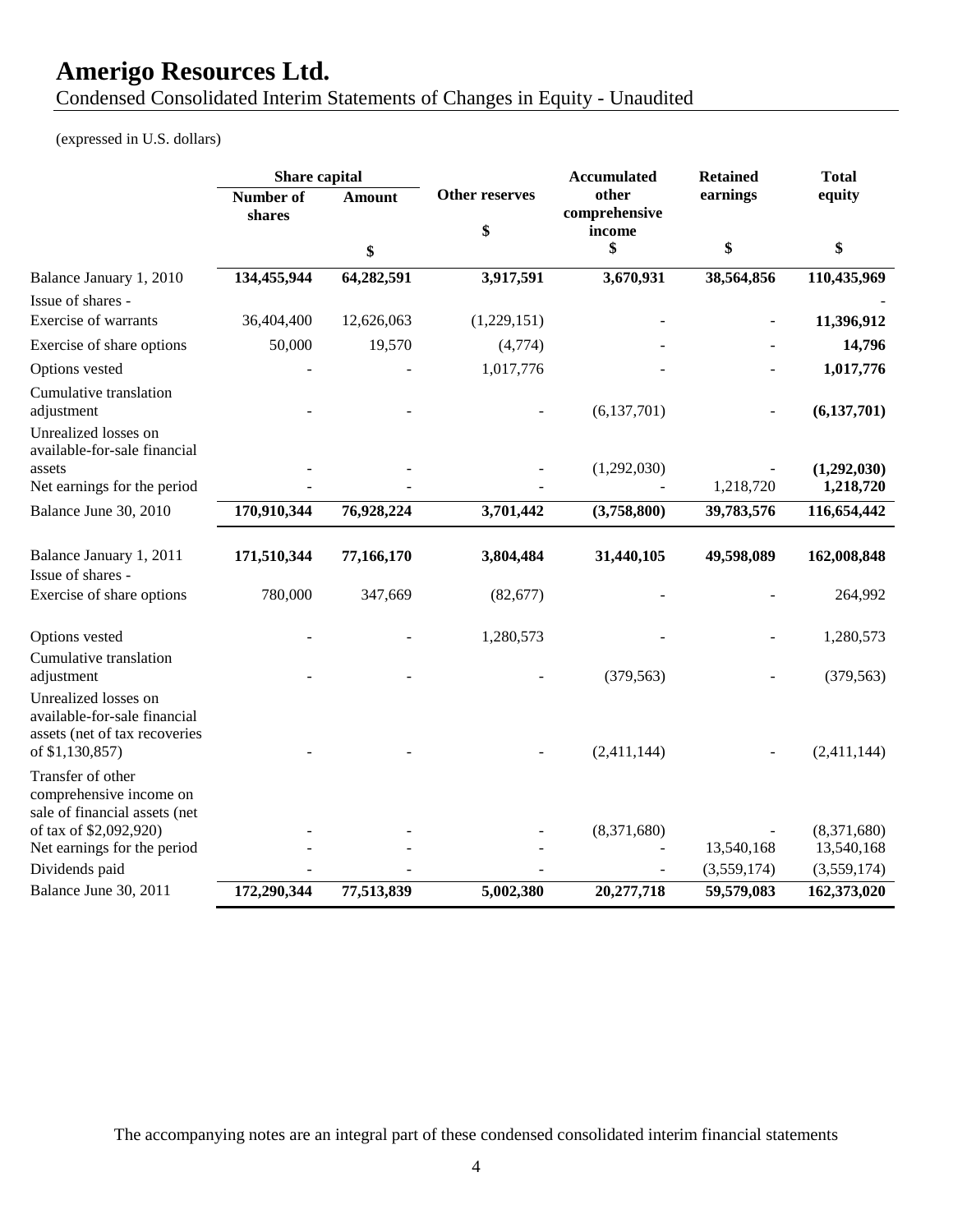Notes to the Condensed Consolidated Interim Financial Statements - Unaudited June 30, 2011

(expressed in U.S. dollars)

### **1 General Information**

Amerigo Resources Ltd. ("the Company") is incorporated under the laws of British Columbia, Canada and its shares are listed for trading on the Toronto Stock Exchange ("TSX"), the OTCQX stock exchange in the United States and the Lima Stock Exchange. The address of the Company's principal office is Suite 1950 – 400 Burrard Street, Vancouver, British Columbia.

The Company is a producer of copper and molybdenum concentrates with operations in Chile. Its operating subsidiary Minera Valle Central S.A. ("MVC") has a contract with Chile's state-owned copper producer National Copper Corporation ("Codelco") through 2021 to process the tailings from El Teniente, the world's largest underground copper mine.

These consolidated financial statements were authorised for issue by the board of directors on August 9, 2011.

### **2 Basis of presentation and adoption of International Financial Reporting Standards**

The Company prepares its financial statements in accordance with Canadian generally accepted accounting principles as set out in the Handbook of the Canadian Institute of Chartered Accountants ("CICA Handbook"). In 2010, the CICA Handbook was revised to incorporate International Financial Reporting Standards ("IFRS"), and require publicly accountable enterprises to apply such standards effective for years beginning on or after January 1, 2011. Accordingly, the company commenced reporting on this basis in its 2011 condensed consolidated interim financial statements. In these financial statements, the term "Canadian GAAP" refers to Canadian GAAP before the adoption of IFRS.

These condensed consolidated interim financial statements have been prepared in accordance with IFRS applicable to the preparation of interim financial statements, including IAS 34, *Interim Financial Reporting,* and IRFS 1, *First time Adoption of International Financial Reporting Standards.* The accounting policies followed in these condensed consolidated interim financial statements are the same applied in the Company's condensed consolidated interim financial statements for the period ended March 31, 2011. The Company has consistently applied the same accounting policies throughout all periods presented, as if these policies had always been in effect. Note 18 discloses the impact of the transition to IFRS on the Company's financial position as at June 30, 2010 and comprehensive income and loss for the three and six months ended June 30, 2010, including the nature and effect of significant changes in accounting policies from those used in the Company's consolidated financial statements for the year ended December 31, 2010.

The accounting policies applied in these condensed consolidated interim financial statements are based on IFRS effective for the year ended December 31, 2011, issued and outstanding as of August 9, 2011, the date the Board of Directors approved the statements. Any subsequent changes to IFRS that are given effect in the Company's annual consolidated financial statements for the year ending December 31, 2011 could result in restatement of these condensed consolidated interim financial statements, including transition adjustments recognized on change-over to IFRS.

These condensed consolidated interim financial statements should be read in conjunction with the Company's Canadian GAAP annual financial statements for the year ended December 31, 2010, and the Company's condensed consolidated interim financial statements for the quarter ended March 31, 2011 prepared in accordance with IFRS applicable to interim financial statements.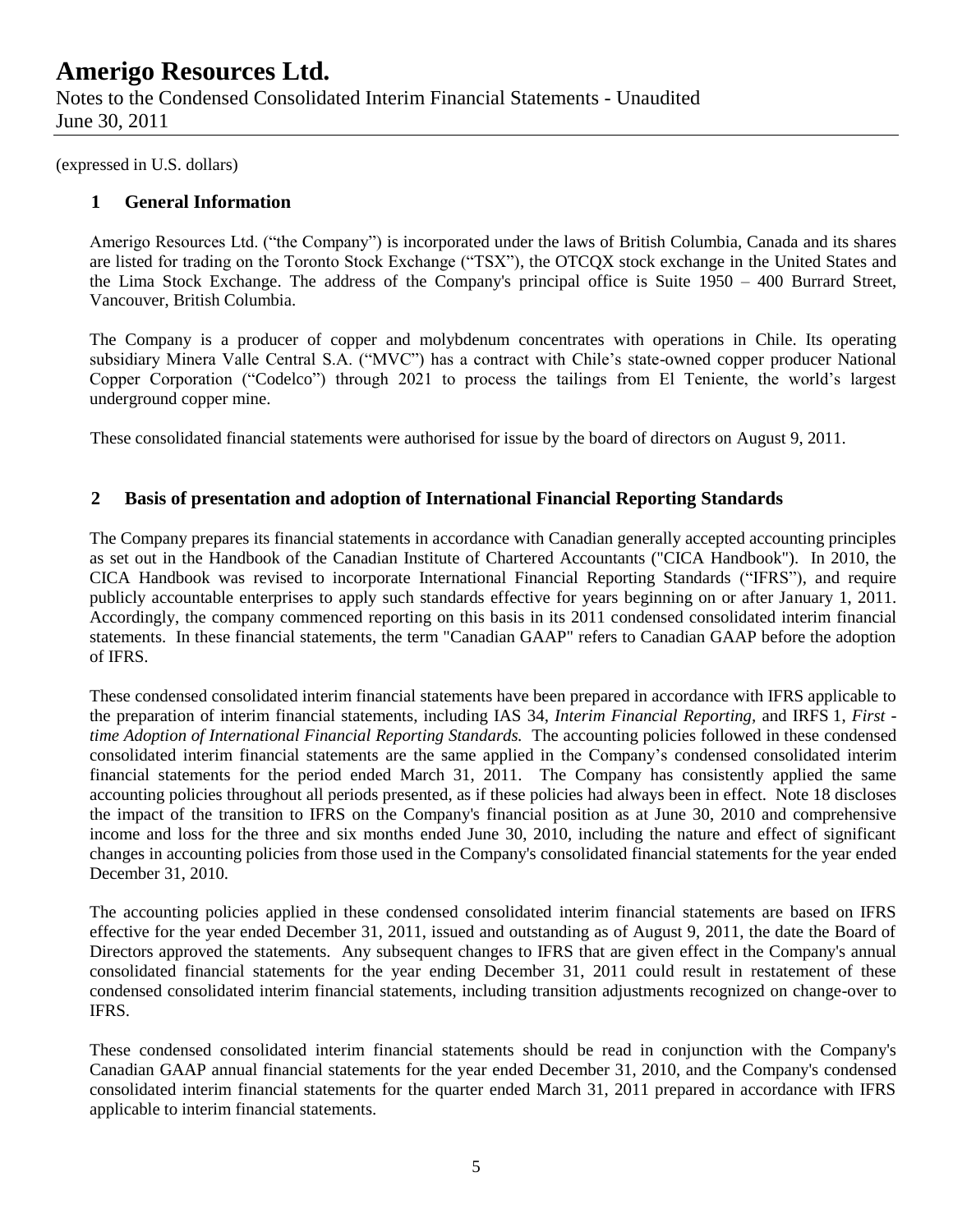Notes to the Condensed Consolidated Interim Financial Statements - Unaudited June 30, 2011

(expressed in U.S. dollars)

### **3 Application of new and revised International Financial Reporting Standards**

The IASB has issued the following standards which have not yet been adopted by the Company: IFRS 9, Financial instruments - Classification and Measurement (IFRS 9), IFRS 10, Consolidated Financial Statements (IFRS 10), IFRS 11, Joint Arrangements (IFRS 11), IFRS 12, Disclosure of Interests in Other Entities (IFRS 12), IAS 27, Separate Financial Statements (IAS 27), IFRS 13, Fair Value Measurement (IFRS 13) and amended IAS 28, Investments in Associates and Joint Ventures (IAS 28). Each of the new standards is effective for annual periods beginning on or after January 1, 2013 with early adoption permitted. The Company has not yet begun the process of assessing the impact that the new and amended standards will have on its consolidated financial statements or whether to early adopt any of the new requirements.

The following is a brief summary of the new standards:

#### IFRS 9 – Financial instruments - classification and measurement

This is the first part of a new standard on classification and measurement of financial assets and financial liabilities that will replace IAS 39, Financial Instruments: Recognition and Measurement. IFRS 9 has two measurement categories: amortized cost and fair value.

#### IFRS 10 – Consolidation

IFRS 10 requires an entity to consolidate an investee when it is exposed, or has rights, to variable returns from its involvement with the investee and has the ability to affect those returns through its power over the investee. Under existing IFRS, consolidation is required when an entity has the power to govern the financial and operating policies of an entity so as to obtain benefits from its activities. IFRS 10 replaces SIC-12 Consolidation—Special Purpose Entities and parts of IAS 27 Consolidated and Separate Financial Statements.

#### IFRS 11 - Joint Arrangements

IFRS 11 requires a venturer to classify its interest in a joint arrangement as a joint venture or joint operation. Joint ventures will be accounted for using the equity method of accounting whereas for a joint operation the venturer will recognize its share of the assets, liabilities, revenue and expenses of the joint operation. Under existing IFRS, entities have the choice to proportionately consolidate or equity account for interests in joint ventures. IFRS 11 supersedes IAS 31, Interests in Joint Ventures, and SIC-13, Jointly Controlled Entities—Non-monetary Contributions by Venturers.

#### IFRS 12 – Disclosure of Interests in Other Entities

IFRS 12 establishes disclosure requirements for interests in other entities, such as joint arrangements, associates, special purpose vehicles and off balance sheet vehicles. The standard carries forward existing disclosures and also introduces significant additional disclosure requirements that address the nature of, and risks associated with, an entity's interests in other entities.

#### IFRS 13 - Fair Value Measurement

IFRS 13 is a comprehensive standard for fair value measurement and disclosure requirements for use across all IFRS standards. The new standard clarifies that fair value is the price that would be received on the sale of an asset, or paid to transfer a liability in an orderly transaction between market participants, at the measurement date. It also establishes disclosures about fair value measurement. Under existing IFRS, guidance on measuring and disclosing fair value is dispersed among the specific standards requiring fair value measurements and in many cases does not reflect a clear measurement basis or consistent disclosures.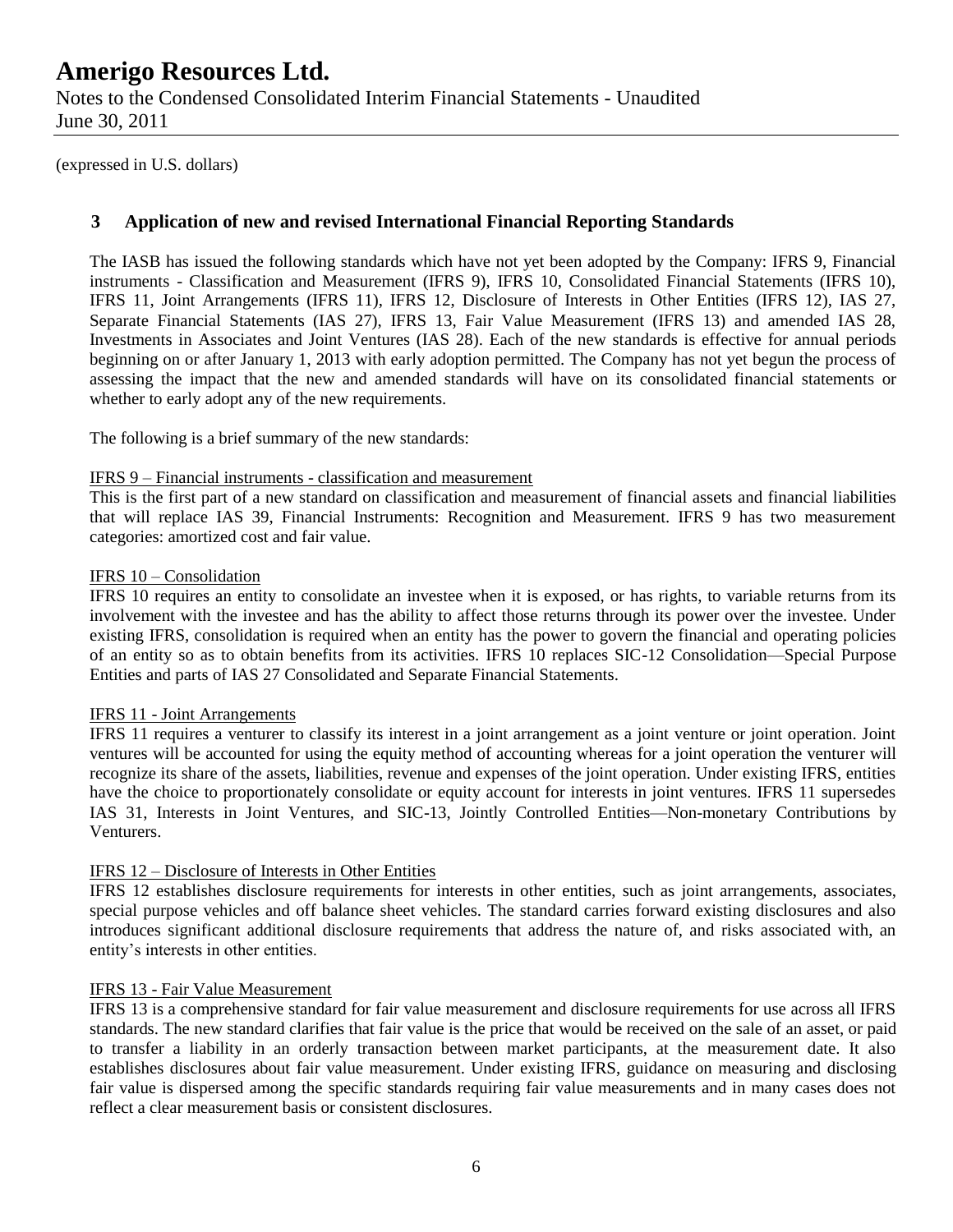(expressed in U.S. dollars)

#### Amendments to Other Standards

In addition, there have been amendments to existing standards, including IAS 27, Separate Financial Statements (IAS 27), and IAS 28, Investments in Associates and Joint Ventures (IAS 28). IAS 27 addresses accounting for subsidiaries, jointly controlled entities and associates in non-consolidated financial statements. IAS 28 has been amended to include joint ventures in its scope and to address the changes in IFRS  $10 - 13$ .

### **4 Inventories**

|                                                      | <b>June 30,</b><br>2011 | December 31,<br><b>2010</b> |
|------------------------------------------------------|-------------------------|-----------------------------|
| Supplies and consumables                             | 6,059,120               | 4,014,876                   |
| Concentrate inventories                              | 8,478,144               | 2,105,469                   |
| Provision for lower of costs or net realizable value | (3,798,171)             |                             |
|                                                      | 10,739,093              | 6,120,345                   |

Concentrate inventories were valued at \$8,478,144 at June 30, 2011 due to the absorption of high fixed costs over low units of production due to unusually low production results in June as a result of the suspended flow of fresh tailings to MVC. Inventories were then re-valued at the lower of cost or net realizable value, resulting in a reduction of \$3,798,171 in inventory cost, with a corresponding increase to cost of sales.

### **5 Available-for-sale financial assets**

|                        | <b>June 30,</b><br>2011<br>\$ | December 31,<br>2010<br>\$ |
|------------------------|-------------------------------|----------------------------|
| <b>Start of period</b> | 25,583,511                    | 6,754,790                  |
| Exchange differences   | 606,954                       | 407,585                    |
| <b>Additions</b>       |                               | 1,915,923                  |
| Disposals              | (11, 119, 240)                |                            |
| Changes in fair value  | (4,148,955)                   | 16,505,213                 |
| End of period          | 10,922,270                    | 25,583,511                 |

Available-for-sale financial assets include the following:

|                           | <b>June 30,</b><br>2011<br>\$ | December 31,<br><b>2010</b><br>\$ |
|---------------------------|-------------------------------|-----------------------------------|
| Candente Copper Corp. (a) | 6,696,427                     | 19,636,633                        |
| Candente Gold Corp. (b)   | 1,148,684                     | 2,179,450                         |
| Los Andes Copper Ltd. (c) | 3,077,159                     | 3,767,428                         |
|                           | 10,922,270                    | 25,583,511                        |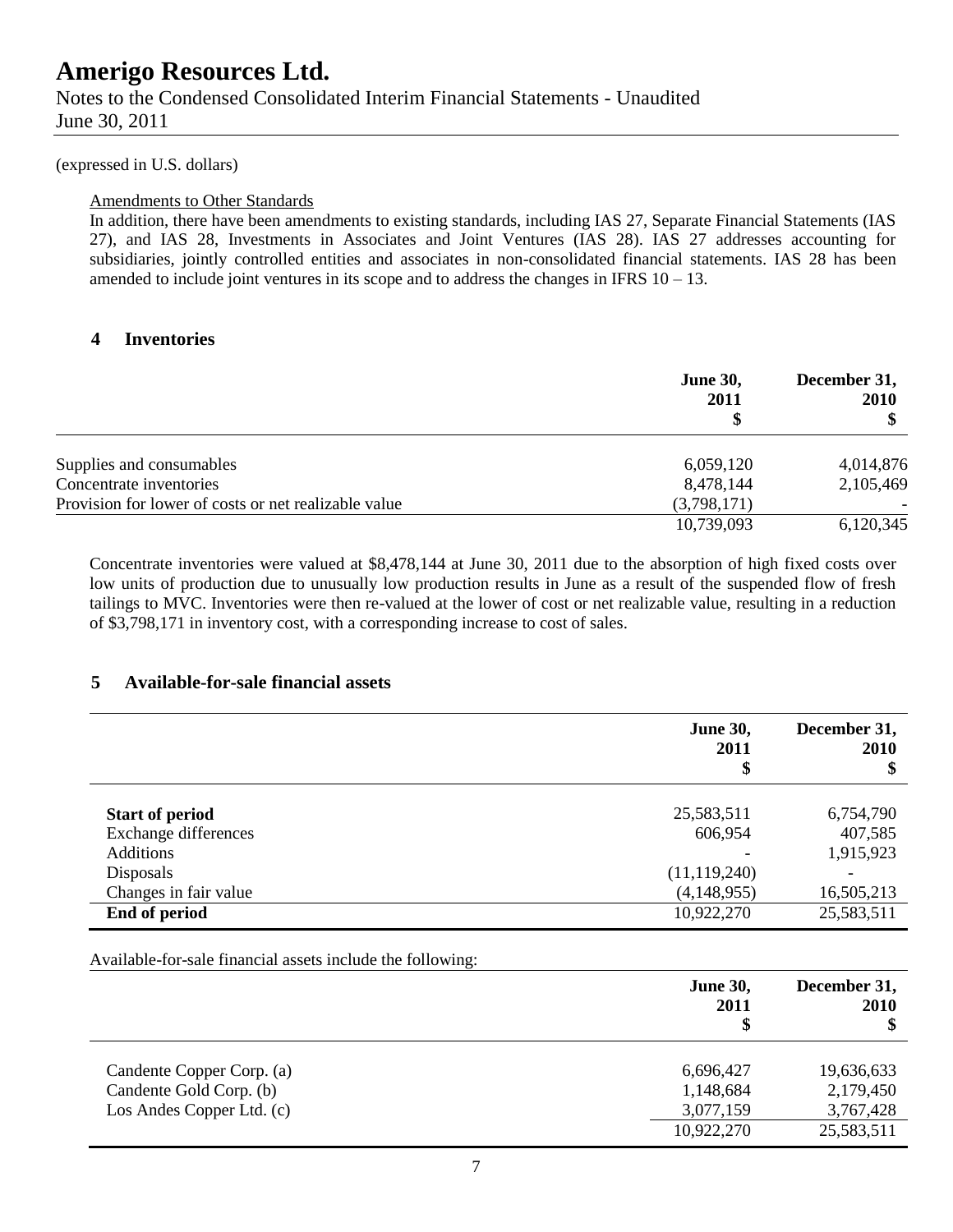### **Amerigo Resources Ltd.** Notes to the Condensed Consolidated Interim Financial Statements - Unaudited June 30, 2011

(expressed in U.S. dollars)

- a) At various dates during 2007 and 2008, the Company acquired for investment purposes a total of 10,788,280 common shares of Candente Copper Corp. ("Candente Copper)", an issuer listed on the Toronto, Lima and Frankfurt stock exchanges, at an aggregate cost of \$15,861,986. The Company's investment in Candente Copper is designated as "available for sale" for accounting purposes, which means it is an investment that is not held for trading. Gains or losses arising from changes in fair value are recorded in accumulated other comprehensive income in the Company's statements of financial position until the investment is sold or management determines that an other than temporary impairment in the value of the investment has occurred, at which time gains or losses are transferred into earnings. During the six months ended June 30, 2011, the Company sold 5,000,000 of its Candente Copper shares, and recognized a gain of \$9,750,931 in earnings. At June 30, 2011, Candente Copper's closing share price was Cdn\$1.13 and the fair value of the Company's approximately 5% investment in Candente Copper was \$6,696,427. During the six months ended June 30, 2011, the Company recorded other comprehensive loss of \$1,820,966 (2010: other comprehensive loss of \$2,361,295) for the changes in fair value of this investment.
- b) On January 4, 2010, the Company received 2,157,656 shares of Candente Gold Corp. ("Candente Gold"), an issuer listed on the TSX, following Candente Gold's spinout from Candente Copper. The initial cost of the Candente Gold shares and subsequent adjustments to fair value required at each financial position date are recorded in accumulated other comprehensive income, as the Company's investment in Candente Gold is designated as "available for sale" for accounting purposes. At June 30, 2011, Candente Gold's closing share price was Cdn\$0.52 and the fair value of the Company's approximately 4% investment in Candente Gold was \$1,148,684. During the six months ended June 30, 2011, the Company recorded other comprehensive loss of \$1,030,766 (2010: other comprehensive income of \$1,358,831) for the changes in the fair value of this investment.
- c) At various dates during 2007 and 2008, the Company acquired for investment purposes a total of 8,015,000 common shares of Los Andes Copper Ltd. ("Los Andes"), an issuer listed on the TSXV, at an aggregate cost of \$3,946,908. Adjustments to fair value are required at each financial position date, as the Company's investment in Los Andes is designated as "available for sale" for accounting purposes. At June 30, 2011, Los Andes's closing share price was Cdn\$0.375 and the fair value of the Company's approximately 6% investment was \$3,077,159. During the six months ended June 30, 2011, the Company recorded other comprehensive loss of \$690,269 (2010: other comprehensive income of \$402,341) for the changes in the fair value of this investment.

### **6 El Teniente royalties payable**

MVC has a contract with Codelco – El Teniente ("DET") until 2021 to process tailings from the current production of the El Teniente mine in Chile ("fresh tailings"). MVC pays a royalty to DET on copper and molybdenum produced by MVC. The amount of the copper royalty on fresh tailings is determined pursuant to a formula that considers both the price of copper and the copper content in the fresh tailings. No royalties are payable on fresh tailings if the copper price is below \$0.80/lb (for copper content in fresh tailings between 0.09% and 0.1499%); if the copper price is between \$0.80/lb and \$0.95/lb, the royalty varies on a sliding scale from 0% to 10%; if the copper price is between \$0.95/lb and \$1.30/lb, the royalty is 10%; and if the copper price is \$1.30/lb or higher, a maximum royalty of 13.5% is payable.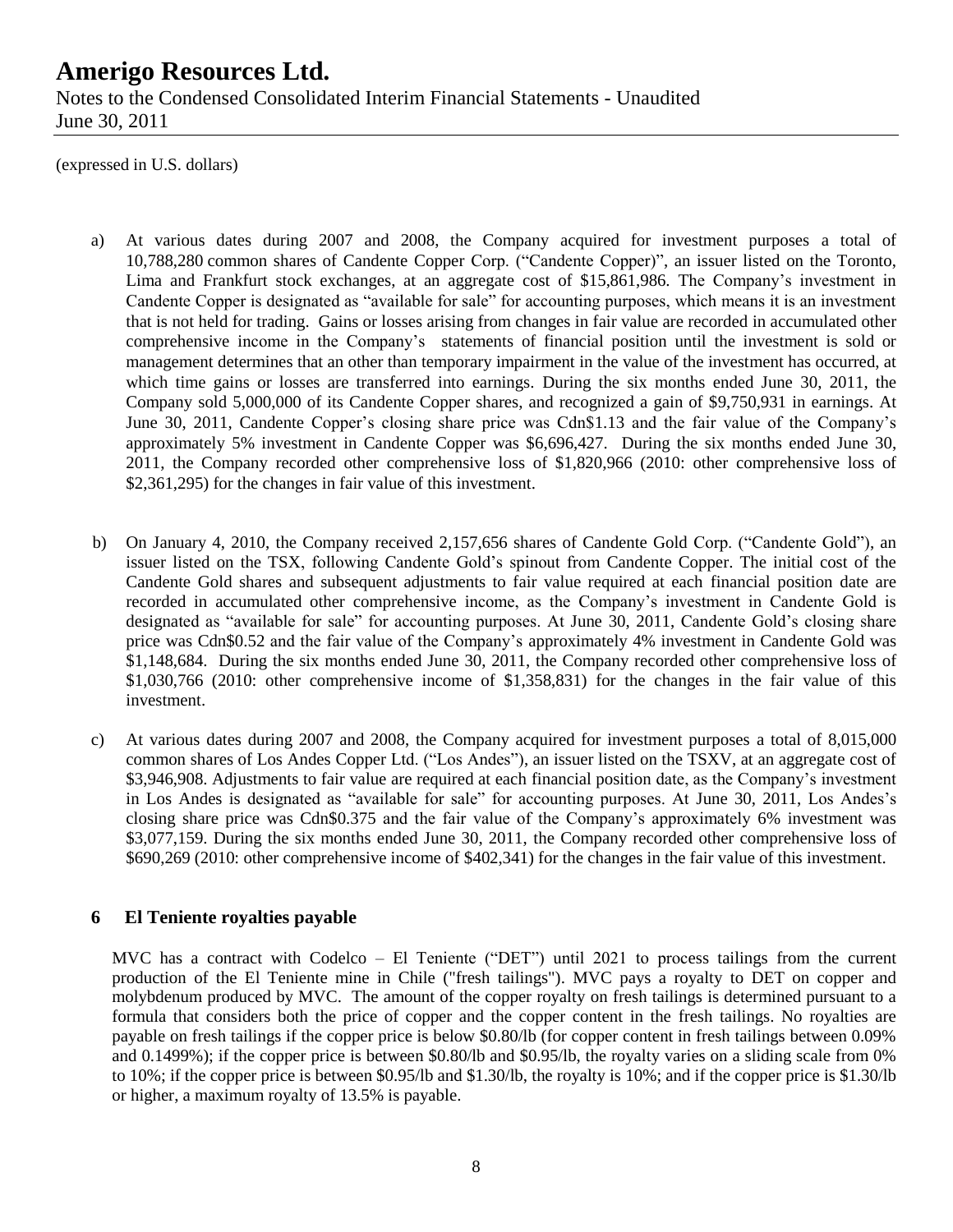Notes to the Condensed Consolidated Interim Financial Statements - Unaudited June 30, 2011

(expressed in U.S. dollars)

Royalty payments for copper production are calculated using the LME Price for copper for the month of delivery of the tailings, and invoiced by DET in Chilean Pesos ("CLP") using the higher of either the "Dolar Acuerdo" or the "Dolar Observado" exchange rates, on a monthly basis within 30 days of the end of the third month following the month of delivery of the tailings. Payment to DET is made within 10 days of receipt of invoices. Accordingly, the price base used for the calculation of the El Teniente royalty is, in most instances, not the same price base used for the pricing of copper sales.

Adjustments to the El Teniente royalty are recorded on a monthly basis for changes in copper deliveries during the settlement period.

MVC also pays to DET a royalty of 10% of MVC's net revenue received from the sale of molybdenum concentrates produced from fresh tailings.

The El Teniente royalties are recorded as a component of cost of sales.

During the quarter ended June 30, 2009, MVC reached an agreement with DET providing MVC the right to process tailings from the Colihues tailings impoundment ("old tailings"). The agreement provides for a sliding scale copper royalty on old tailings that is 3% if the LME Price is less than \$0.80/lb, and rises to approximately 30% at an LME Price of \$4.27/lb, but also contains a provision that the parties will review and potentially adjust the formula where the LME Price remains lower than \$1.95/lb or higher than \$4.27/lb for three consecutive months. For molybdenum prices lower than \$35/lb, the royalty on old tailings is 11.9% and for molybdenum prices greater than or equal to \$35/lb, the royalty is 12.4%. The agreement further provides that in December of each year the parties will revise the formula's grade and recovery parameters if necessary.

As at June 30, 2011, royalties payable to El Teniente were \$9,705,904 (December 31, 2010: \$11,663,151), representing approximately three months of royalties.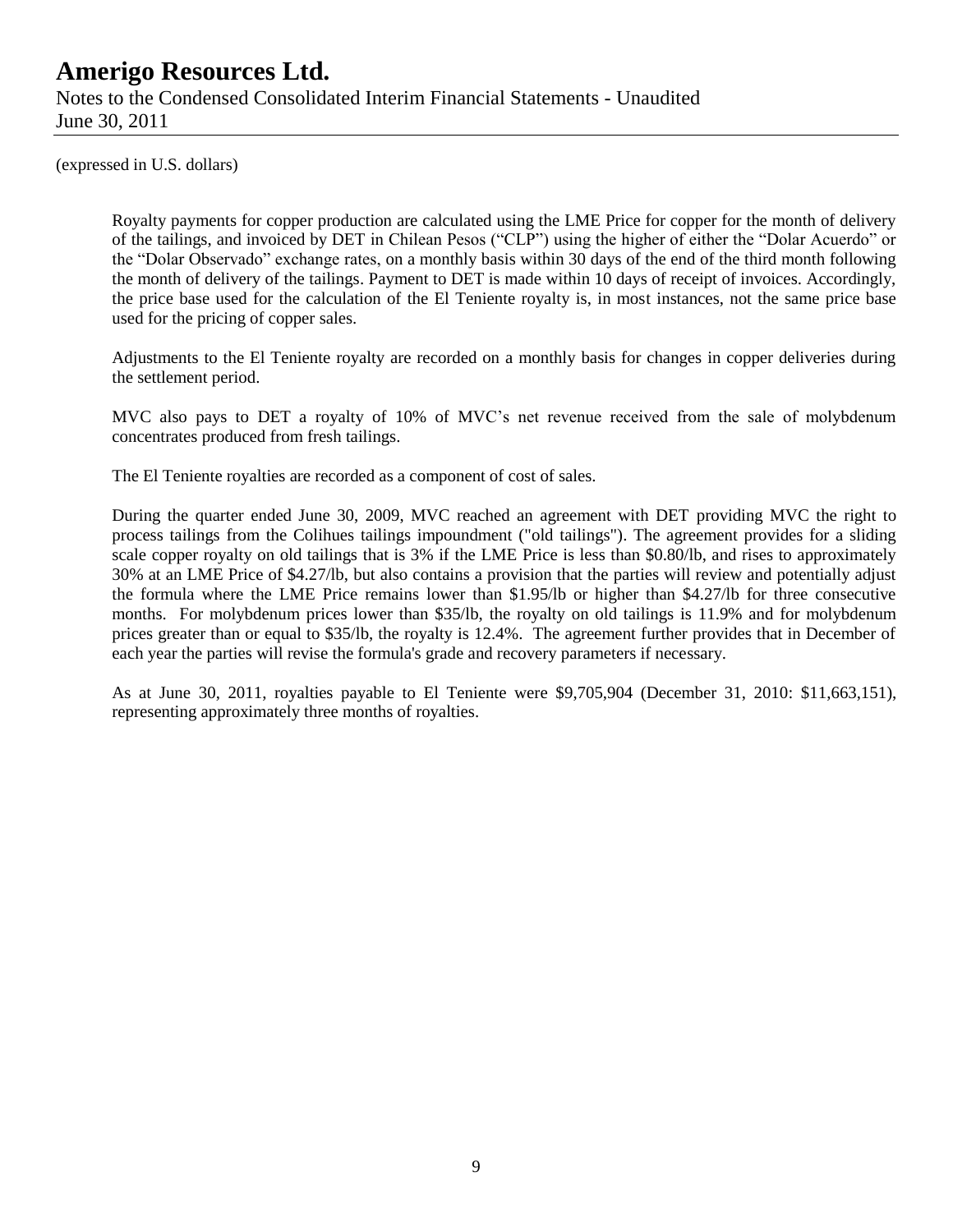Notes to the Condensed Consolidated Interim Financial Statements - Unaudited June 30, 2011

(expressed in U.S. dollars)

### **7 Property, plant and equipment**

| equipment and<br><b>Plant</b> and<br>infrastructure<br>other assets<br><b>Total</b><br>\$<br>\$<br>\$<br>At January 1, 2010<br>Cost<br>137, 332, 863<br>44,179,757<br>Accumulated depreciation<br>(34, 657, 394)<br>(17,701,568)<br>102,675,469<br>Net book amount<br>26,478,189<br>Year ended December 31, 2010<br>Opening net book amount<br>102,675,469<br>26,478,189<br>8,786,109<br><b>Exchange differences</b><br>2,285,703<br><b>Additions</b><br>10,317,454<br>1,165,448<br>Depreciation charge<br>(8,426,554)<br>(2,608,175)<br>113,352,478<br>27,321,165<br><b>Closing net book amount</b><br><b>At December 31, 2010</b><br>160,070,864<br>49,042,806<br>Cost<br>Accumulated depreciation<br>(46, 718, 386)<br>(21, 721, 641)<br>Net book amount<br>113,352,478<br>27,321,165<br>Period ended June 30, 2011<br>Opening net book amount<br>113,352,478<br>27,321,165<br>11,274<br><b>Exchange differences</b><br>225,786<br><b>Additions</b><br>6,707,708<br>1,652,651<br>Disposals<br>(21, 275)<br>Depreciation charge<br>(5,073,213)<br>(1,425,933)<br>114,998,247<br>27,752,394<br><b>Closing net book amount</b><br>At June 30, 2011<br>166,815,853<br>50,311,120<br>Cost<br>Accumulated depreciation<br>(51, 817, 606)<br>(22, 558, 726)<br>27,752,394<br>Net book amount<br>114,998,247 |  |  |                |
|---------------------------------------------------------------------------------------------------------------------------------------------------------------------------------------------------------------------------------------------------------------------------------------------------------------------------------------------------------------------------------------------------------------------------------------------------------------------------------------------------------------------------------------------------------------------------------------------------------------------------------------------------------------------------------------------------------------------------------------------------------------------------------------------------------------------------------------------------------------------------------------------------------------------------------------------------------------------------------------------------------------------------------------------------------------------------------------------------------------------------------------------------------------------------------------------------------------------------------------------------------------------------------------------------------|--|--|----------------|
|                                                                                                                                                                                                                                                                                                                                                                                                                                                                                                                                                                                                                                                                                                                                                                                                                                                                                                                                                                                                                                                                                                                                                                                                                                                                                                         |  |  |                |
|                                                                                                                                                                                                                                                                                                                                                                                                                                                                                                                                                                                                                                                                                                                                                                                                                                                                                                                                                                                                                                                                                                                                                                                                                                                                                                         |  |  |                |
|                                                                                                                                                                                                                                                                                                                                                                                                                                                                                                                                                                                                                                                                                                                                                                                                                                                                                                                                                                                                                                                                                                                                                                                                                                                                                                         |  |  |                |
|                                                                                                                                                                                                                                                                                                                                                                                                                                                                                                                                                                                                                                                                                                                                                                                                                                                                                                                                                                                                                                                                                                                                                                                                                                                                                                         |  |  |                |
|                                                                                                                                                                                                                                                                                                                                                                                                                                                                                                                                                                                                                                                                                                                                                                                                                                                                                                                                                                                                                                                                                                                                                                                                                                                                                                         |  |  | 181,512,620    |
|                                                                                                                                                                                                                                                                                                                                                                                                                                                                                                                                                                                                                                                                                                                                                                                                                                                                                                                                                                                                                                                                                                                                                                                                                                                                                                         |  |  | (52, 358, 962) |
|                                                                                                                                                                                                                                                                                                                                                                                                                                                                                                                                                                                                                                                                                                                                                                                                                                                                                                                                                                                                                                                                                                                                                                                                                                                                                                         |  |  | 129, 153, 658  |
|                                                                                                                                                                                                                                                                                                                                                                                                                                                                                                                                                                                                                                                                                                                                                                                                                                                                                                                                                                                                                                                                                                                                                                                                                                                                                                         |  |  |                |
|                                                                                                                                                                                                                                                                                                                                                                                                                                                                                                                                                                                                                                                                                                                                                                                                                                                                                                                                                                                                                                                                                                                                                                                                                                                                                                         |  |  | 129, 153, 658  |
|                                                                                                                                                                                                                                                                                                                                                                                                                                                                                                                                                                                                                                                                                                                                                                                                                                                                                                                                                                                                                                                                                                                                                                                                                                                                                                         |  |  | 11,071,812     |
|                                                                                                                                                                                                                                                                                                                                                                                                                                                                                                                                                                                                                                                                                                                                                                                                                                                                                                                                                                                                                                                                                                                                                                                                                                                                                                         |  |  | 11,482,902     |
|                                                                                                                                                                                                                                                                                                                                                                                                                                                                                                                                                                                                                                                                                                                                                                                                                                                                                                                                                                                                                                                                                                                                                                                                                                                                                                         |  |  | (11, 034, 729) |
|                                                                                                                                                                                                                                                                                                                                                                                                                                                                                                                                                                                                                                                                                                                                                                                                                                                                                                                                                                                                                                                                                                                                                                                                                                                                                                         |  |  | 140,673,643    |
|                                                                                                                                                                                                                                                                                                                                                                                                                                                                                                                                                                                                                                                                                                                                                                                                                                                                                                                                                                                                                                                                                                                                                                                                                                                                                                         |  |  |                |
|                                                                                                                                                                                                                                                                                                                                                                                                                                                                                                                                                                                                                                                                                                                                                                                                                                                                                                                                                                                                                                                                                                                                                                                                                                                                                                         |  |  | 209,113,670    |
|                                                                                                                                                                                                                                                                                                                                                                                                                                                                                                                                                                                                                                                                                                                                                                                                                                                                                                                                                                                                                                                                                                                                                                                                                                                                                                         |  |  | (68, 440, 027) |
|                                                                                                                                                                                                                                                                                                                                                                                                                                                                                                                                                                                                                                                                                                                                                                                                                                                                                                                                                                                                                                                                                                                                                                                                                                                                                                         |  |  | 140,673,643    |
|                                                                                                                                                                                                                                                                                                                                                                                                                                                                                                                                                                                                                                                                                                                                                                                                                                                                                                                                                                                                                                                                                                                                                                                                                                                                                                         |  |  |                |
|                                                                                                                                                                                                                                                                                                                                                                                                                                                                                                                                                                                                                                                                                                                                                                                                                                                                                                                                                                                                                                                                                                                                                                                                                                                                                                         |  |  | 140,673,643    |
|                                                                                                                                                                                                                                                                                                                                                                                                                                                                                                                                                                                                                                                                                                                                                                                                                                                                                                                                                                                                                                                                                                                                                                                                                                                                                                         |  |  | 237,060        |
|                                                                                                                                                                                                                                                                                                                                                                                                                                                                                                                                                                                                                                                                                                                                                                                                                                                                                                                                                                                                                                                                                                                                                                                                                                                                                                         |  |  | 8,360,359      |
|                                                                                                                                                                                                                                                                                                                                                                                                                                                                                                                                                                                                                                                                                                                                                                                                                                                                                                                                                                                                                                                                                                                                                                                                                                                                                                         |  |  | (21, 275)      |
|                                                                                                                                                                                                                                                                                                                                                                                                                                                                                                                                                                                                                                                                                                                                                                                                                                                                                                                                                                                                                                                                                                                                                                                                                                                                                                         |  |  | (6,499,146)    |
|                                                                                                                                                                                                                                                                                                                                                                                                                                                                                                                                                                                                                                                                                                                                                                                                                                                                                                                                                                                                                                                                                                                                                                                                                                                                                                         |  |  | 142,750,641    |
|                                                                                                                                                                                                                                                                                                                                                                                                                                                                                                                                                                                                                                                                                                                                                                                                                                                                                                                                                                                                                                                                                                                                                                                                                                                                                                         |  |  |                |
|                                                                                                                                                                                                                                                                                                                                                                                                                                                                                                                                                                                                                                                                                                                                                                                                                                                                                                                                                                                                                                                                                                                                                                                                                                                                                                         |  |  | 217,126,973    |
|                                                                                                                                                                                                                                                                                                                                                                                                                                                                                                                                                                                                                                                                                                                                                                                                                                                                                                                                                                                                                                                                                                                                                                                                                                                                                                         |  |  | (74, 376, 332) |
|                                                                                                                                                                                                                                                                                                                                                                                                                                                                                                                                                                                                                                                                                                                                                                                                                                                                                                                                                                                                                                                                                                                                                                                                                                                                                                         |  |  | 142,750,641    |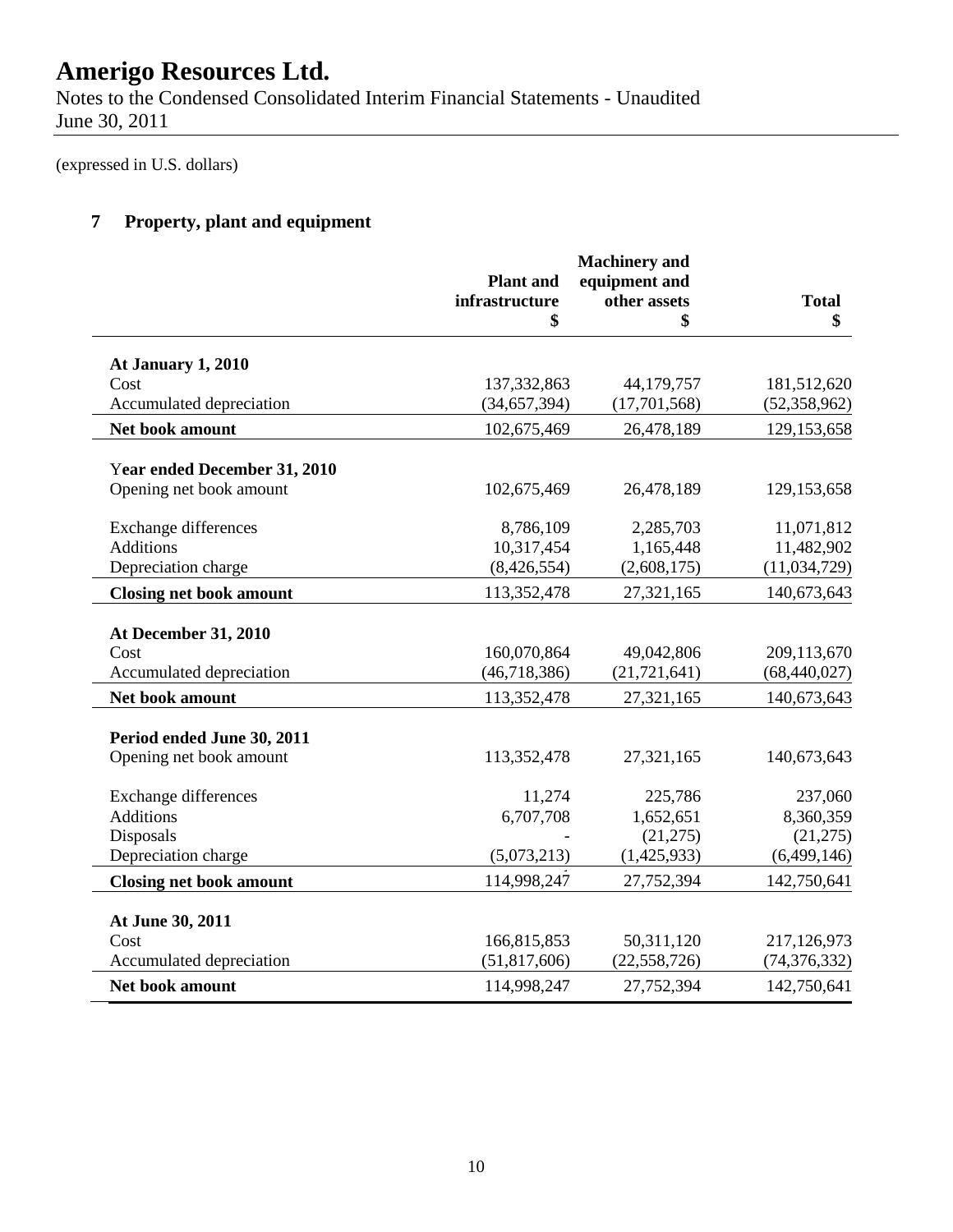Notes to the Condensed Consolidated Interim Financial Statements - Unaudited June 30, 2011

(expressed in U.S. dollars)

### **8 Intangible assets**

|                                    | \$         |
|------------------------------------|------------|
| <b>January 1, 2010</b>             |            |
| Cost                               | 9,157,500  |
| <b>Exchange differences</b>        | 231,304    |
| Amortization                       | (154, 880) |
| Net book amount, December 31, 2010 | 9,233,924  |
| Exchange differences               | (27, 807)  |
| Amortization                       | (317, 049) |
| Net book amount, June 30, 2011     | 8,889,068  |

At the time of the acquisition of MVC, Amerigo assigned the excess of the purchase price over the fair value of the tangible assets acquired to the MVC and Codelco contract for processing El Teniente mine tailings. The contractual right is amortized to the end of 2021.

### **9 Borrowings**

|                                                                 | <b>June 30,</b><br>2011               | December 31,<br>2010    |  |
|-----------------------------------------------------------------|---------------------------------------|-------------------------|--|
|                                                                 | \$                                    | \$                      |  |
| Enami loan (Note 9 (a))<br>Bank loans (Note 9 (b), (c) and (d)) | $\overline{\phantom{0}}$<br>8,902,118 | 1,887,155<br>12,848,276 |  |
| Less: Short-term debt and current portion of long-              | 8,902,118                             | 14,735,431              |  |
| term debt                                                       | (6, 536, 575)                         | (9,851,457)             |  |
|                                                                 | 2,365,543                             | 4,883,974               |  |

The fair values of debt are determined using market values where available and discounted cash flows based on the expected cost of borrowing on other items.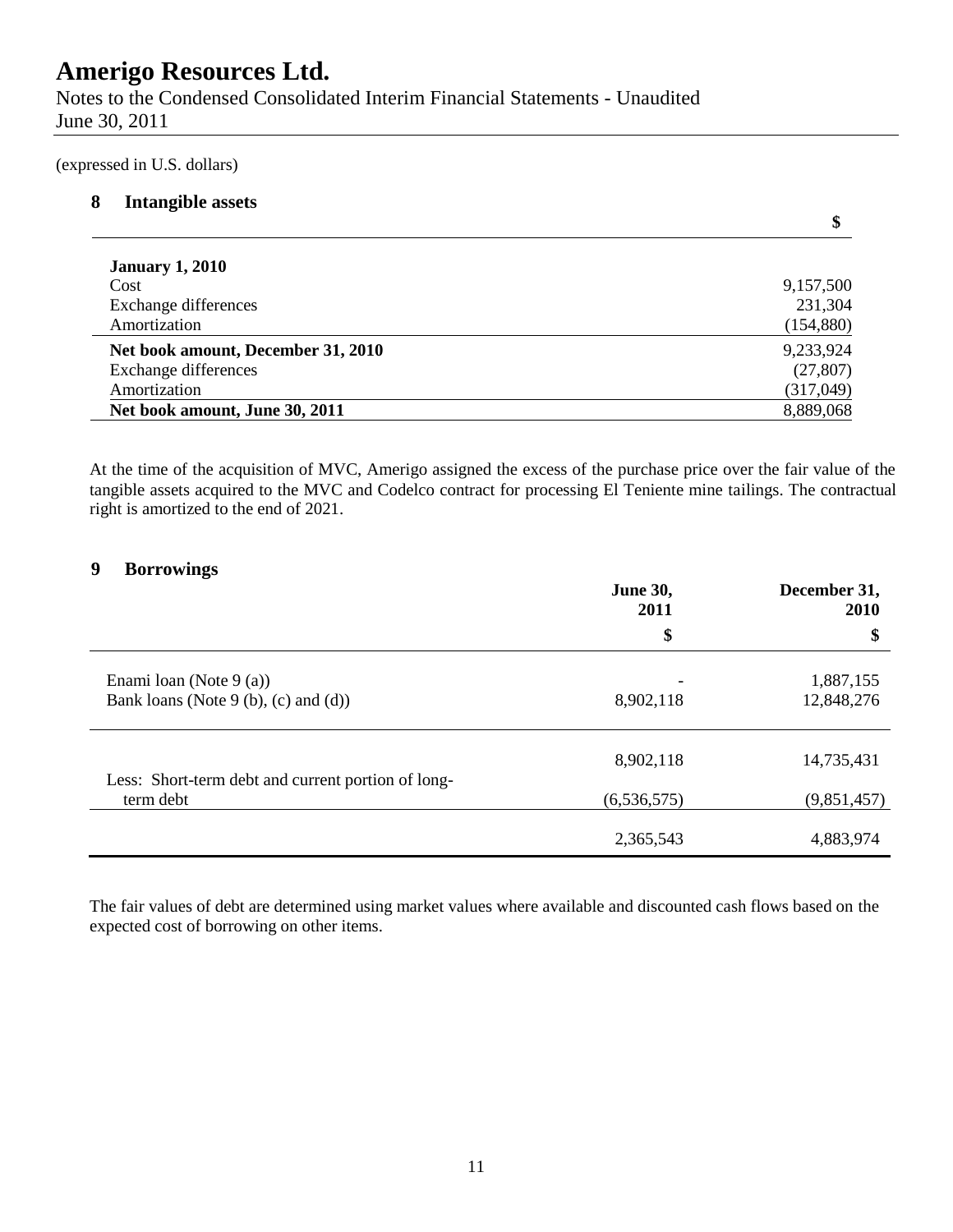### **Amerigo Resources Ltd.** Notes to the Condensed Consolidated Interim Financial Statements - Unaudited June 30, 2011

(expressed in U.S. dollars)

- (a) MVC sells its copper production to Enami. During the quarter ended March 31, 2009, Enami provided a loan facility of \$11,123,735 to MVC to settle final negative pricing adjustments due to Enami. The loan was repaid in full during the quarter ended March 31, 2011.
- b) In October 2009, MVC obtained from a Chilean bank a loan denominated in Unidades de Fomento ("UF"), the Chilean indexed monetary unit. The principal amount of the loan was UF167,600 (the equivalent of CLP 3,500,000,000 or \$6,508,957 at the loan grant date). The balance of the loan and accrued interest at June 30, 2011 was the equivalent of \$1,984,764 (December 31, 2010: \$3,893,845).

This loan is repayable in eight equal quarterly instalments of UF20,950 from January 20, 2010 to October 20, 2011. The loan agreement provides for interest at an annual rate of 6.78%, and requires MVC to meet certain interest coverage and debt to equity ratios at June 30 and December 31 in each year during the term of the loan. MVC granted security in certain machinery and equipment with a carrying value of approximately \$11,900,000 as collateral. MVC was in compliance with all debt covenants at June 30, 2011.

c) In November 2010, the Company obtained from the same bank described in note 9(b) an additional loan denominated in U.S. dollars in the principal amount of \$4,000,000. The balance of this loan and accrued interest at June 30, 2011 was \$3,002,261 (December 31, 2010: \$4,006,920).

This loan is repayable in eight equal quarterly instalments of \$500,000 from March 15, 2011 to October 15, 2012, provides for interest at an annual rate of 4.68%, and requires MVC to meet certain interest coverage, debt to equity and bank debt to EBITDA ratios at June 30 and December 31 in each year during the term of the loan. MVC was in compliance with all debt covenants at June 30, 2011.

d) In December 2008, the Company obtained a \$5,000,000 loan from a Chilean bank. In May 2009, the loan was converted into a CLP loan and on May 12, 2010 it was restructured as a three year loan.

The principal amount of the loan is CLP2,858,250,000. The loan is repayable in 36 equal monthly instalments of CLP79,395,833 from June 2010 to May 2013. The loan agreement provides for interest at a variable rate of Chilean Association of Banks and Financial Institutions Tasa Bancaria ("TAB") plus 2.5%. Concurrently with the loan agreement, the Company entered into an interest rate swap ("IRS") through which it fixed the rate of the loan to an annual rate of 9.96%. The Company has recognized the IRS in the balance sheet at fair value with changes in its fair value recognized in earnings. MVC provided the bank with security in certain machinery and equipment with a value of approximately \$4,010,000 as collateral. The balance of the loan and accrued interest at June 30, 2011 was the CLP equivalent of \$3,915,093 (December 31, 2010: \$4,947,511).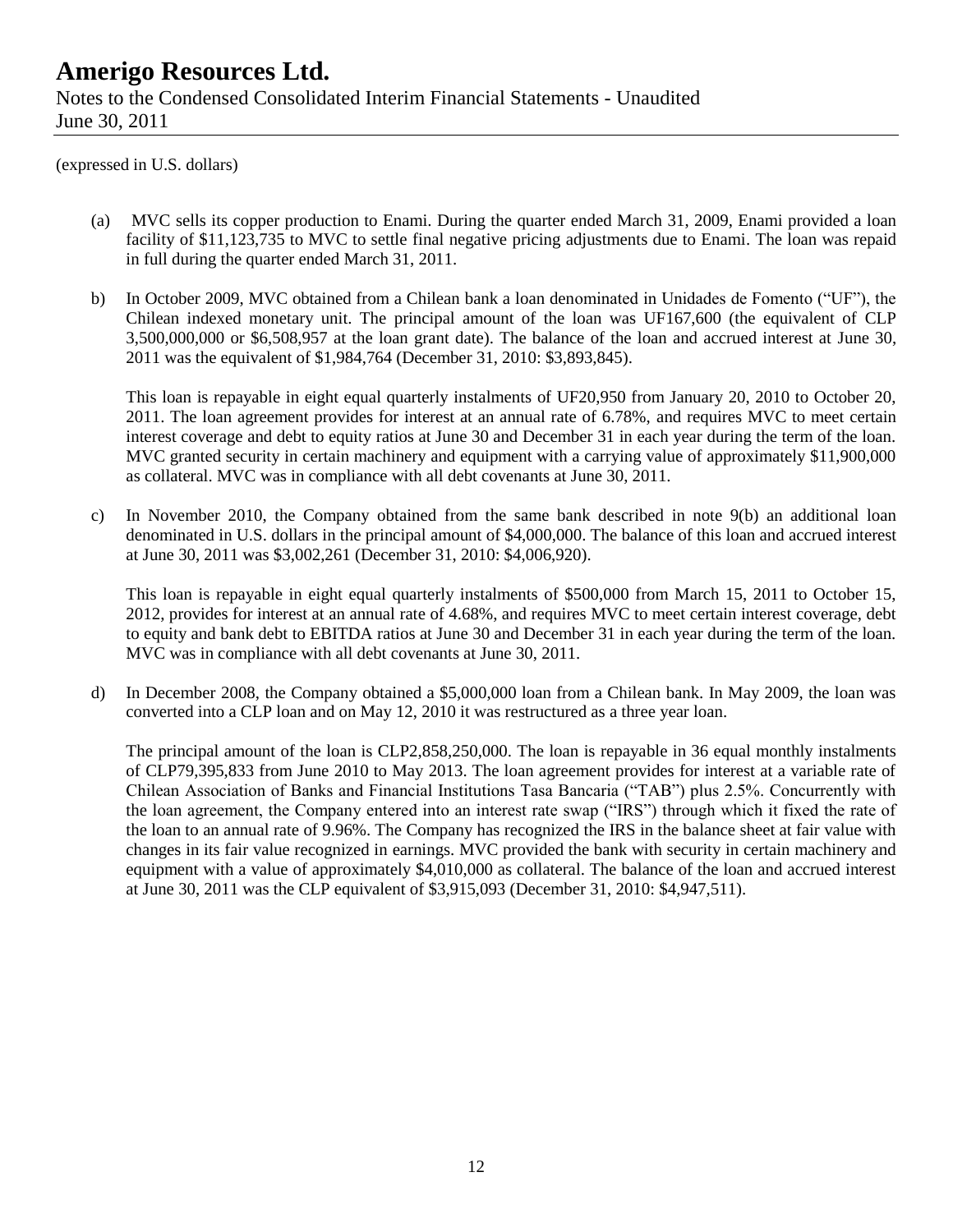Notes to the Condensed Consolidated Interim Financial Statements - Unaudited June 30, 2011

(expressed in U.S. dollars)

### **10 Related party transactions**

(a) Royalties to related parties

Amerigo holds its interest in MVC through Amerigo International Holdings Corp. ("Amerigo International"). Amerigo International is controlled by Amerigo except for certain outstanding Class A shares with a book value of \$1,000. The Class A shares are owned indirectly by the President and Chief Executive Officer, an associate of the President and Chief Executive Officer, a former director and an associate of a former director of Amerigo, and were issued in order to structure a more tax-efficient manner of paying the royalty obligation (the "Royalty") owing to the director and former director, who transferred to the Company the rights to purchase the interest in MVC.

In accordance with the articles of Amerigo International, the holders of the Class A shares are not entitled to any dividend or to other participation in the profits of Amerigo International, except for a total royalty dividend, if declared by the directors of Amerigo International, in an amount equal to the amount of the Royalty.

The Royalty is calculated as follows:

- \$0.01 for each pound of copper equivalent produced by MVC or any successor entity to MVC if the price of copper is under \$0.80, or
- \$0.015 for each pound of copper equivalent produced by MVC or any successor entity to MVC if the price of copper is \$0.80 or more.

The Royalty is a derivative financial instrument. This liability is measured at fair value, with changes in fair value recorded in profit for the period. The fair value of the liability at June 30, 2011 is \$5,715,268 (December 31, 2010: \$6,006,429).

For MVC production up to the end of 2010, the Royalty was paid as a royalty dividend on the Class A shares of Amerigo International. During the six months ended June 30, 2011, Royalties totalling \$333,336 were paid or accrued to the Amerigo International Class A shareholders on production in the period (2010: \$323,648). At June 30, 2011, \$14,186 of this amount remained outstanding (December 31, 2010: \$67,064).

(b) Purchases of goods and services

The Company's related parties consist of companies owned by executive officers and directors, as follows:

|                                   | Nature of transactions |
|-----------------------------------|------------------------|
| Zeitler Holdings Corp.            | Management             |
| Michael J. Kuta Law Corporation   | Management             |
| Delphis Financial Strategies Inc. | Management             |

The Company incurred the following fees in connection with companies owned by executive officers and directors. Transactions have been measured at the exchange amount which is determined on a cost recovery basis.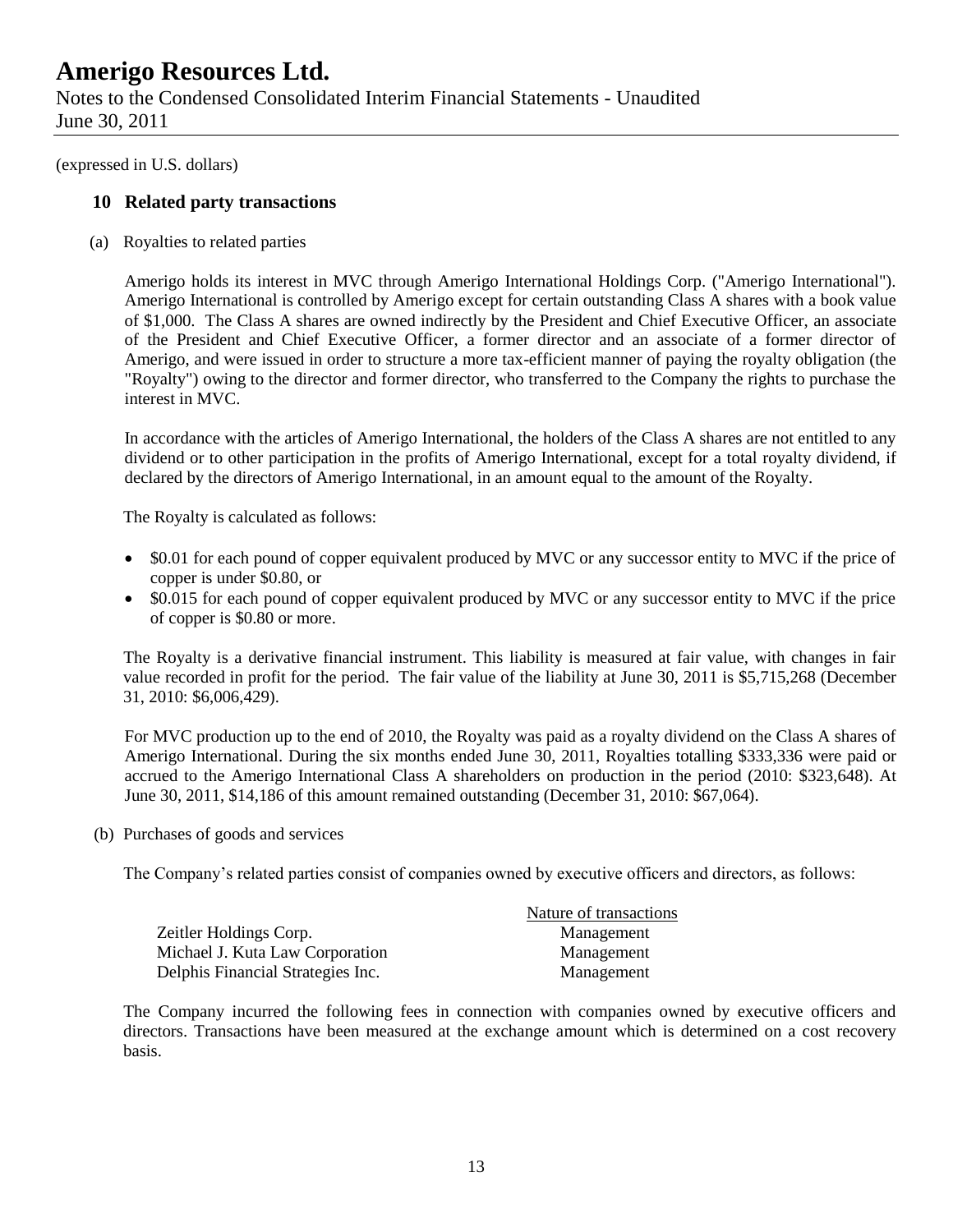Notes to the Condensed Consolidated Interim Financial Statements - Unaudited June 30, 2011

(expressed in U.S. dollars)

|                 | Six months<br>ended June<br>30, 2011<br>\$ | Six months<br>ended June<br>30, 2010 |
|-----------------|--------------------------------------------|--------------------------------------|
| Management fees | 361,130                                    | 235,535                              |

### (c) Key management compensation

The remuneration of directors and other members of key management during the six months ended June 30, 2011 and 2010 were as follows:

|                                                        | Six months<br>ended June<br>30, 2011<br>\$ | Six months<br>ended June<br>30, 2010 |
|--------------------------------------------------------|--------------------------------------------|--------------------------------------|
| Management and directors' fees<br>Share-based payments | 459,094<br>1,239,868                       | 282,355<br>719,692                   |
|                                                        | 1,698,962                                  | 1,002,047                            |

Share-based payments are the fair value of options vested to key management personnel.

### **11 Equity**

#### a) Share capital

Authorised share capital consists of an unlimited number of common shares without par value.

#### b) Share options

Amerigo established a stock option plan (the "Plan") on April 2, 2003. Amerigo's Board of Directors (the "Board") administers the Plan, whereby it may from time to time grant options to purchase common shares of Amerigo to directors, officers, key employees and certain other persons who provide services to the Company. In accordance with its current terms and provisions, the maximum aggregate number of common shares issuable under the Plan must not exceed 10% of Amerigo's issued and outstanding common shares at the date of any grant, on a non-diluted basis. The exercise price of an option is determined by the Board, but can be no less than the closing price of Amerigo's common shares on the TSX on the day preceding the date of grant, less the maximum discount permitted by the policies of the TSX and subject to the minimum exercise price per common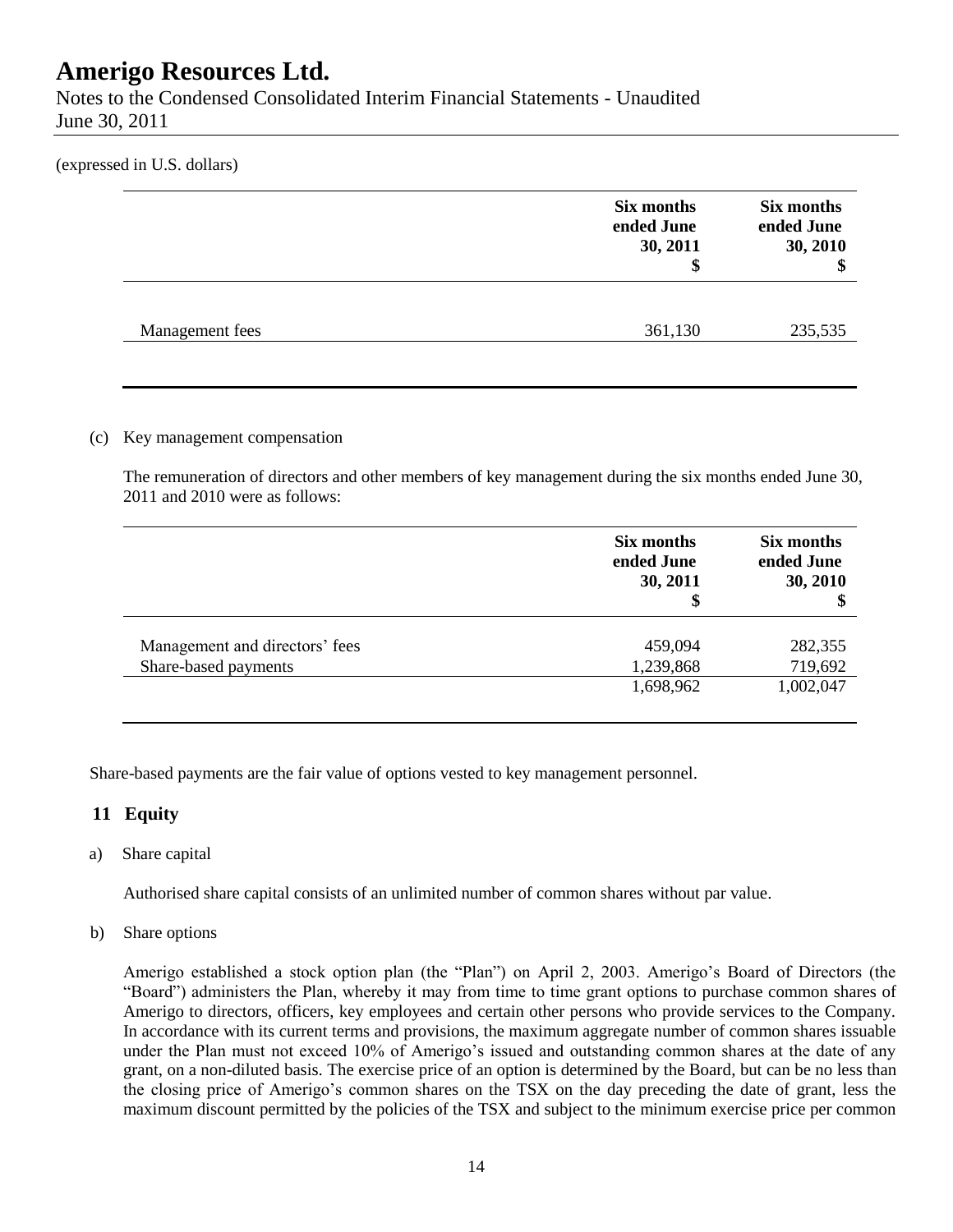### **Amerigo Resources Ltd.** Notes to the Condensed Consolidated Interim Financial Statements - Unaudited June 30, 2011

#### (expressed in U.S. dollars)

share permitted by the TSX. Options must be exercised within a five-year period from the date of grant. Vesting periods are determined by the Board.

The weighted average fair value of the share options granted in the period was estimated at Cdn\$0.45 per option (2010: Cdn\$0.36) at the grant date based on the Black-Scholes option-pricing model using the following assumptions:

|                                 | 2011<br>\$ | <b>2010</b><br>\$ |
|---------------------------------|------------|-------------------|
| Weighted average share price    | 1.28       | 0.70              |
| Weighted average exercise price | 1.28       | 0.70              |
| Dividend yield                  | 3.16%      |                   |
| Risk free interest rate         | 2.29%      | 2.19%             |
| Expected life                   | 3.61       | 4.03              |
| Expected volatility             | 67.93%     | 66.50%            |

Expected volatility is based on historical share price volatility for a term of 3.61 years prior to the date of grant.

Outstanding share options:

|                        | June 30, 2011           |                                                   | <b>December 31, 2010</b> |                                                   |
|------------------------|-------------------------|---------------------------------------------------|--------------------------|---------------------------------------------------|
|                        | <b>Share</b><br>options | Weighted<br>average<br>exercise<br>price<br>Cdn\$ | <b>Share</b><br>options  | Weighted<br>average<br>exercise<br>price<br>Cdn\$ |
| At start of the period | 9,010,000               | 1.38                                              | 6,670,000                | 1.61                                              |
| Granted                | 3,200,000               | 1.28                                              | 3,195,000                | 0.70                                              |
| Exercised              | (780,000)               | 0.33                                              | (650,000)                | 0.31                                              |
| Forfeited              |                         |                                                   | (50,000)                 | 2.29                                              |
| Expired                | (1,260,000)             | 2.71                                              | (155,000)                | 1.69                                              |
| At end of the period   | 10,170,000              | 1.26                                              | 9,010,000                | 1.38                                              |
| Vested and exercisable | 8,570,000               | 1.26                                              | 9,010,000                | 1.38                                              |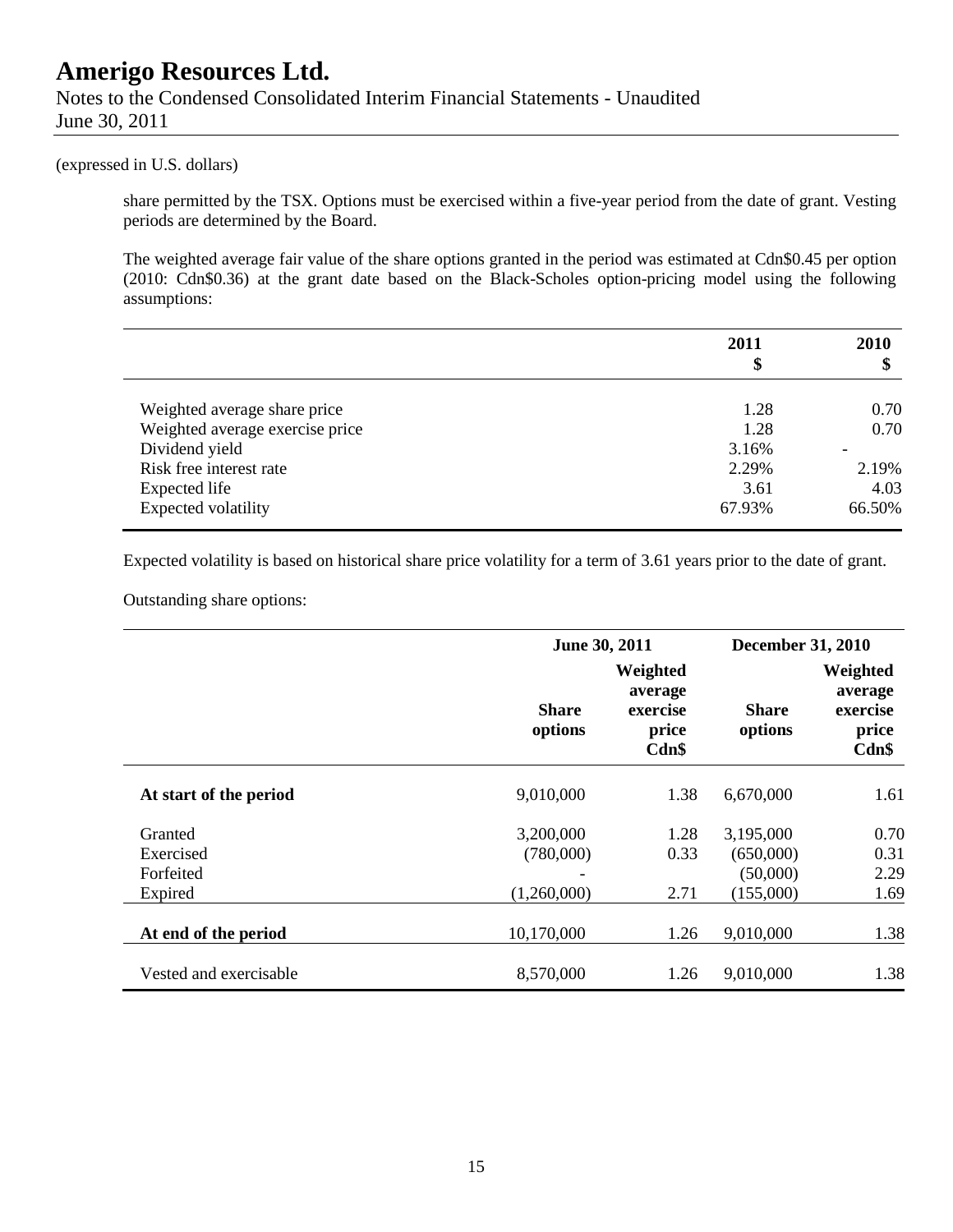Notes to the Condensed Consolidated Interim Financial Statements - Unaudited June 30, 2011

#### (expressed in U.S. dollars)

Information relating to share options outstanding at June 30, 2011 is as follows:

| Outstanding<br>share options<br>(in 000's) | <b>Vested stock</b><br>options<br>(in 000's) | Price range<br>Cdn\$ | Weighted<br>average<br>exercise price<br>on<br>outstanding<br>options<br>Cdn\$ | Weighted<br>average<br>exercise price<br>on vested<br>options<br>\$ | Weighted<br>average<br>remaining<br>life<br>of<br>outstanding<br>options<br>(months) |
|--------------------------------------------|----------------------------------------------|----------------------|--------------------------------------------------------------------------------|---------------------------------------------------------------------|--------------------------------------------------------------------------------------|
| 1,000,000                                  | 1,000,000                                    | $0.31 - 0.69$        | 0.35                                                                           | 0.35                                                                | 2.80                                                                                 |
| 3,165,000                                  | 3,165,000                                    | $0.70 - 0.91$        | 0.70                                                                           | 0.70                                                                | 3.68                                                                                 |
| 3,200,000                                  | 1,600,000                                    | $0.92 - 1.73$        | 1.28                                                                           | 1.28                                                                | 4.71                                                                                 |
| 1,035,000                                  | 1,035,000                                    | 1.74-2.18            | 2.13                                                                           | 2.13                                                                | 1.72                                                                                 |
| 1,770,000                                  | 1,770,000                                    | 2.19-2.43            | 2.24                                                                           | 2.24                                                                | 0.63                                                                                 |
| 10,170,000                                 | 8,570,000                                    |                      | 1.26                                                                           | 1.26                                                                | 3.19                                                                                 |

The weighted average remaining life of vested options at June 30, 2011 was 3.19 years.

Further information about share options is as follows:

|                                          | Six months<br>ended June<br>30, 2011<br>Cdn\$ | Six months<br>ended June<br>30, 2010<br>Cdn\$ |
|------------------------------------------|-----------------------------------------------|-----------------------------------------------|
| Total compensation cost recognized       | 1,249,485                                     | 1,052,177                                     |
| Total fair value of share options vested | 863,782                                       | 562,967                                       |

The unrecognized compensation cost for non-vested share options at June 30, 2011 was Cdn\$1.28. The period over which it is expected to be recognized is 0.50 years.

#### **12 Segment information**

Operating segments are based on the reports reviewed by the board of directors that are used to make strategic decisions. The Company has one operating segment, the production of copper concentrates with the production of molybdenum concentrates as a by-product.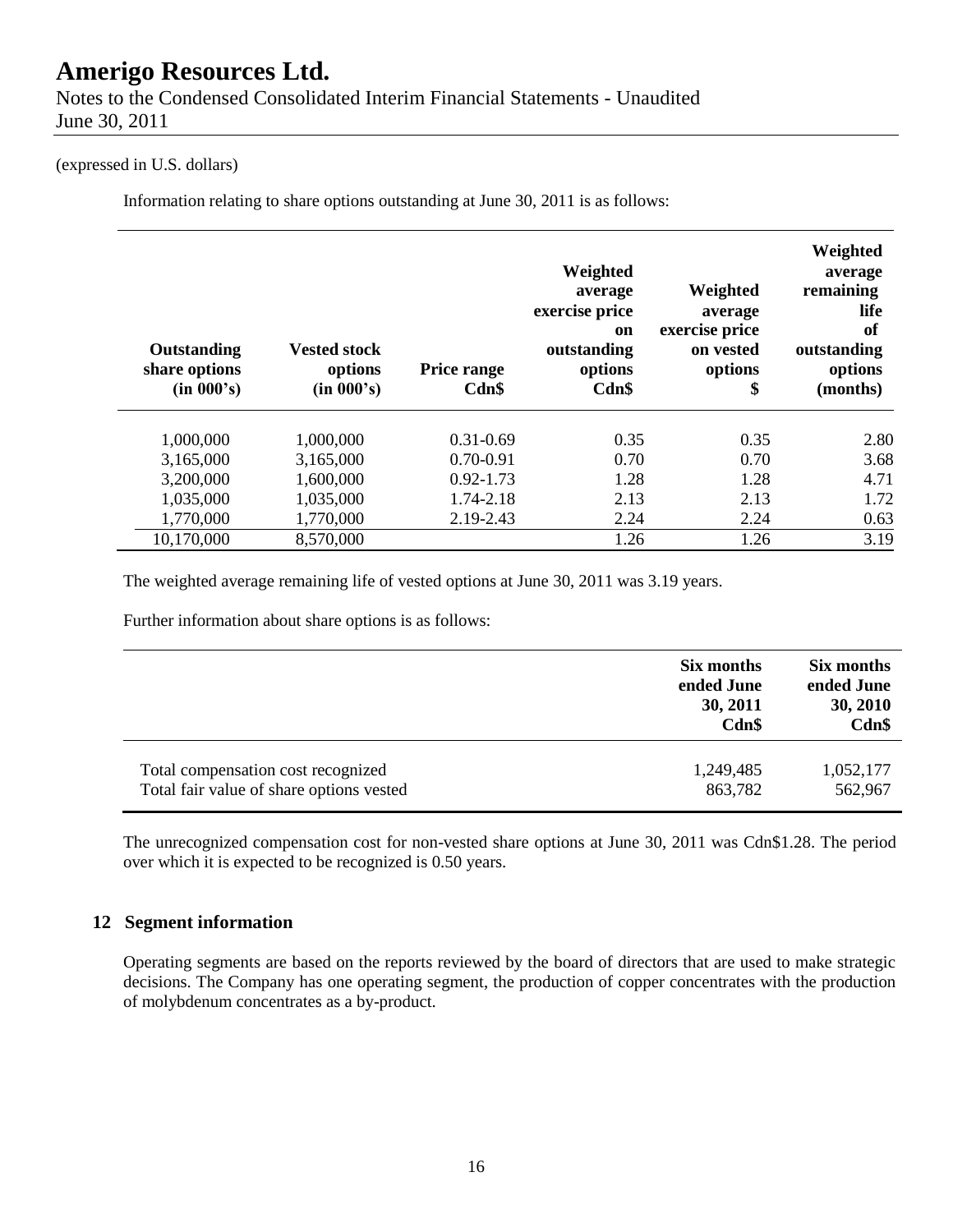Notes to the Condensed Consolidated Interim Financial Statements - Unaudited June 30, 2011

### (expressed in U.S. dollars)

The geographic distribution of non-current assets is as follows:

|        |                      | Property, plant and equipment |                      | <b>Other</b>             |
|--------|----------------------|-------------------------------|----------------------|--------------------------|
|        | <b>June 30, 2011</b> | <b>December 31, 2010</b>      | <b>June 30, 2011</b> | <b>December 31, 2010</b> |
| Chile  | 142,326,260          | 140,346,816                   | 18,444,312           | 32,943,530               |
| Canada | 424,381              | 326,827                       | 1,541,835            | 1,887,615                |
|        | 142,750,641          | 140,673,643                   | 19,986,147           | 34,831,145               |

All of the Company's revenue originates in Chile.

The Company's sales to one customer represent 93% of reported revenue (2010: 88%).

### **13 Expenses by nature**

|                               | Three months<br>ended June 30,<br>2011<br>\$ | Three months<br>ended June 30,<br>2010<br>\$ | Six months<br>ended June<br>30, 2011<br>\$ | Six months<br>ended June<br>30, 2010 |
|-------------------------------|----------------------------------------------|----------------------------------------------|--------------------------------------------|--------------------------------------|
| Production costs              | 19,631,156                                   | 18,239,858                                   | 43,827,726                                 | 34,704,867                           |
| El Teniente royalty           | 10,440,175                                   | 7,722,759                                    | 20,991,977                                 | 14,044,032                           |
| Depreciation and amortisation | 3,457,313                                    | 2,671,987                                    | 6,816,195                                  | 5,237,829                            |
| Administration                | 946,857                                      | 686,037                                      | 1,861,953                                  | 1,431,171                            |
| Transportation                | 348,705                                      | 357,929                                      | 719,782                                    | 635,883                              |
| Total cost of sales           | 34,824,206                                   | 29,678,570                                   | 74,217,633                                 | 56,053,782                           |

The general and administration expenses consist of the following:

|                                            | Three months<br>ended June 30,<br>2011<br>\$ | Three months<br>ended June 30,<br><b>2010</b><br>\$ | Six months<br>ended June<br>30, 2011 | Six months<br>ended June<br>30, 2010 |
|--------------------------------------------|----------------------------------------------|-----------------------------------------------------|--------------------------------------|--------------------------------------|
| Office and general expenses                | 285,087                                      | 235,432                                             | 548,404                              | 581,057                              |
| Salaries, management and professional fees | 390,613                                      | 271,683                                             | 753,551                              | 447,515                              |
| Share-based payment compensation           | 754,337                                      | 611,163                                             | 1,280,573                            | 1,017,776                            |
| Royalties to related parties               | 153,208                                      | 184,426                                             | 333,336                              | 323,646                              |
|                                            | 1,583,245                                    | 1,302,704                                           | 2,915,864                            | 2,369,994                            |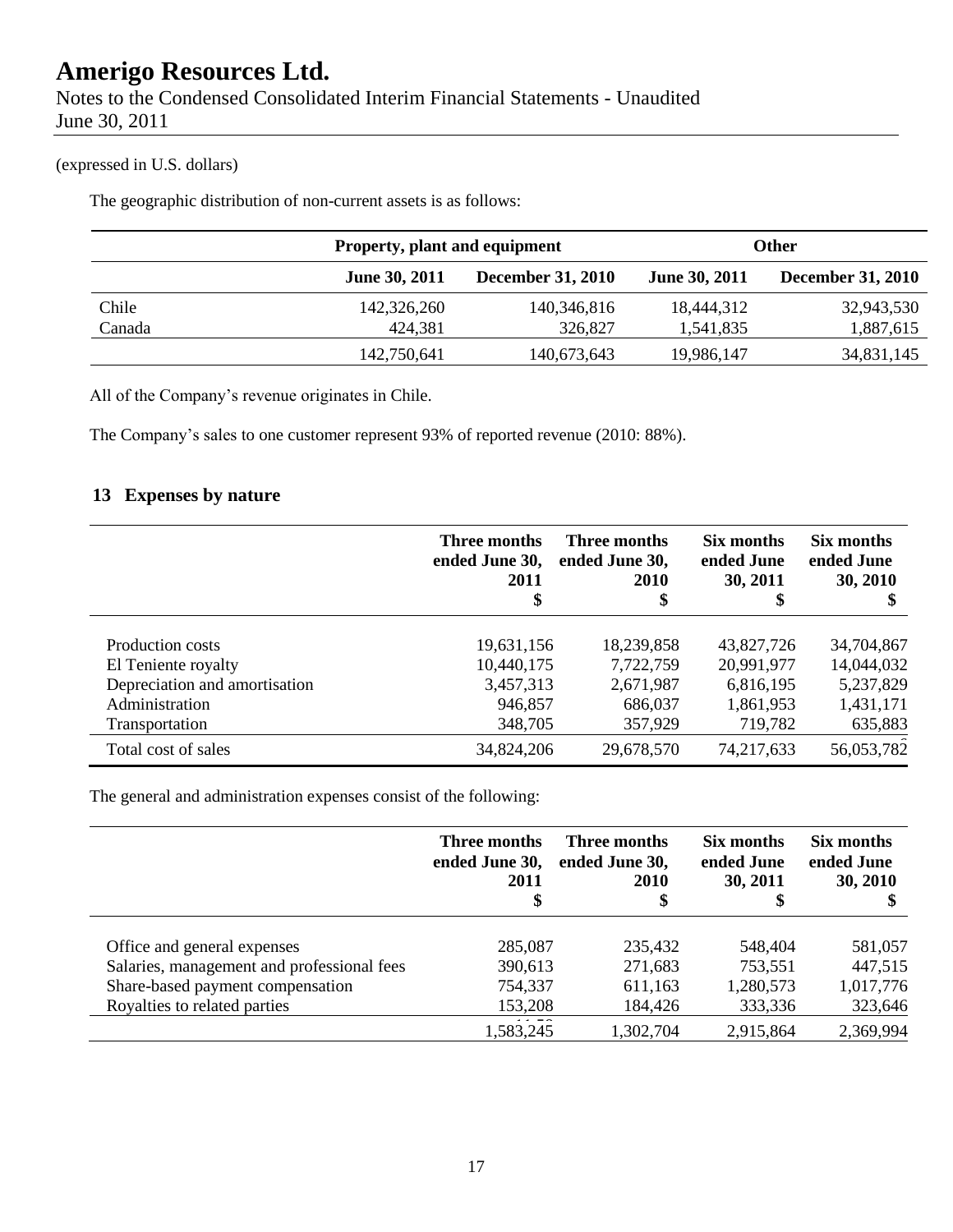Notes to the Condensed Consolidated Interim Financial Statements - Unaudited June 30, 2011

(expressed in U.S. dollars)

### **14 Other (gains) losses**

|                              | Three months<br>ended June 30,<br>2011 | Three months<br>ended June 30,<br><b>2010</b> | Six months<br>ended June<br>30, 2011 | Six months<br>ended June<br>30, 2010 |
|------------------------------|----------------------------------------|-----------------------------------------------|--------------------------------------|--------------------------------------|
| Foreign exchange (gain) loss | (281, 440)                             | 1,491,837                                     | (576, 199)                           | 1,644,171                            |
| Other                        | (269, 381)                             | (442, 584)                                    | (432, 208)                           | (602, 862)                           |
|                              | (550, 821)                             | 1,049,253                                     | (1,008,407)                          | 1,041,309                            |

### **15 Supplementary cash flow information**

|                                                                        | 2011<br>\$ | <b>2010</b><br>\$ |
|------------------------------------------------------------------------|------------|-------------------|
| (a) Interest and taxes paid                                            |            |                   |
| Interest paid                                                          | 106,569    | 589,379           |
| Tax installments paid                                                  | 831,593    | 664,162           |
| $(b)$ Other                                                            |            |                   |
| Change in accounts payable related to the acquisition of plant and     |            |                   |
| equipment                                                              | 232,146    | (170,905)         |
| Cash paid during the period for royalties to non-controlling interests | 380,756    | 336,775           |

#### **16 Commitments**

#### Operating lease commitments

The Company has entered into a joint lease agreement together with an unrelated corporation, for the lease of office premises in Vancouver. The commencement date of the lease is August 1, 2011, for a five year term. The Company's share of basic rent commitments for the duration of the contract is approximately Cdn\$414,200.

#### **17 Subsequent events**

Subsequent to June 30, 2011, the Company entered into an agreement with a Chilean bank to secure a revolving working capital line of credit for up to \$20 million or its equivalent in CLP (the "Line of Credit"). The Line of Credit has a term to July 4, 2014 and provides for interest at a variable rate of TAB plus an applicable margin for borrowings in CLP and interest at a variable rate of LIBOR-30 days plus a Banco de Chile margin plus an applicable margin, for borrowings in US dollars. Current borrowing rates would be 0.63% per month on CLP draws and 2.39% per annum on US dollar draws. The Line of Credit requires MVC to meet minimum quarterly equity, debt to equity and maximum debt ratios.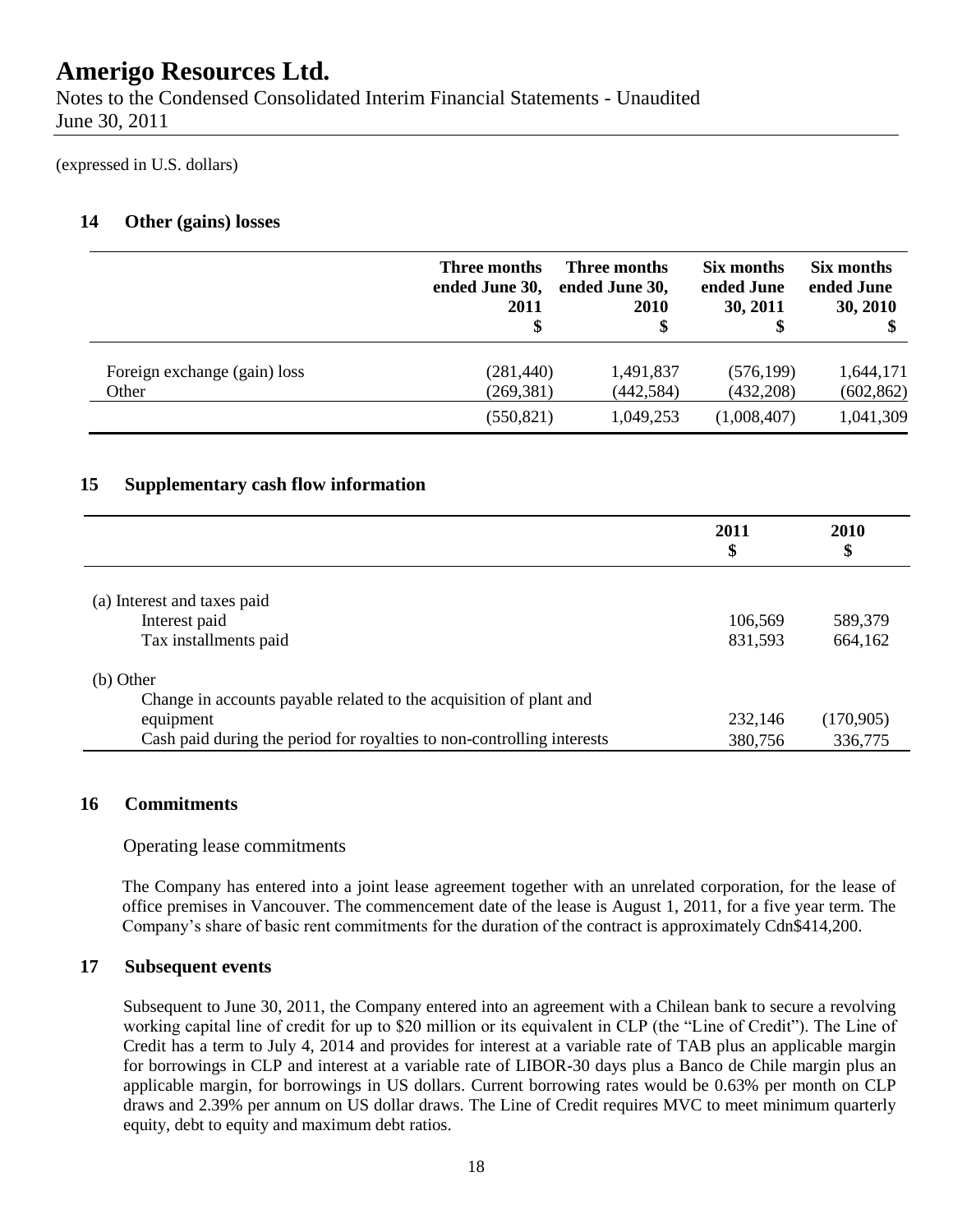### **Amerigo Resources Ltd.** Notes to the Condensed Consolidated Interim Financial Statements - Unaudited June 30, 2011

(expressed in U.S. dollars)

### **18 Adoption of IFRS**

The following paragraphs explain the significant differences between Canadian GAAP and the current IFRS accounting policies applied by the Company. These differences result in the adjustments presented in the financial statements contained in this note.

- Note 1. The Company has a royalty payable to certain related parties (Note 10(a)). The Company originally entered into this arrangement as consideration for the rights to purchase the interest in MVC. Under Canadian GAAP, the royalty interest was accounted for as a minority interest, measured at a nominal amount of \$1,000. Under IFRS, the royalty is a derivative financial instrument and the flow of royalties estimated to be payable to related parties to 2021 needs to be measured as such, through the recognition of a liability in the Company's statement of financial position. This liability has been recorded at fair value, with changes in fair value recorded in profit for the period.
- Note 2. Under Canadian GAAP, the Company and all of its subsidiaries had a U.S. dollar measurement currency. Under IFRS, the functional currencies of the Company and MVC are the Canadian dollar and Chilean peso, respectively. The Company's presentation currency remains the U.S. dollar. The current rate method is required to be applied to all entities where the functional currency is different from the presentation currency, resulting in an adjustment on transition to IFRS.
- Note 3. On transition to IFRS, the cost of MVC's plant and equipment was deemed to be the previous Chilean GAAP revaluated amount. Additionally, plant and equipment was analyzed on a component-level, based on the significance of components to total cost. Depreciation timeframes were established for significant components.
- Note 4. Tax effect of IFRS adjustments Adjustments were recorded related to the income tax impact of the Canadian GAAP to IFRS reconciling differences.
- Note 5. Under Canadian GAAP, the Company recorded stock based compensation on a straight-line basis over the vesting period. Under IFRS, the Company records share based compensation for each tranche within an award over the vesting period of the corresponding tranche.
- Note 6. Certain balances and transactions have been reclassified within the statements of financial position and statements of comprehensive income (loss), respectively.

#### *Reconciliations of the statements of financial position*

Reconciliations between the Canadian GAAP and IFRS consolidated statements of financial position at June 30, 2010 are provided below: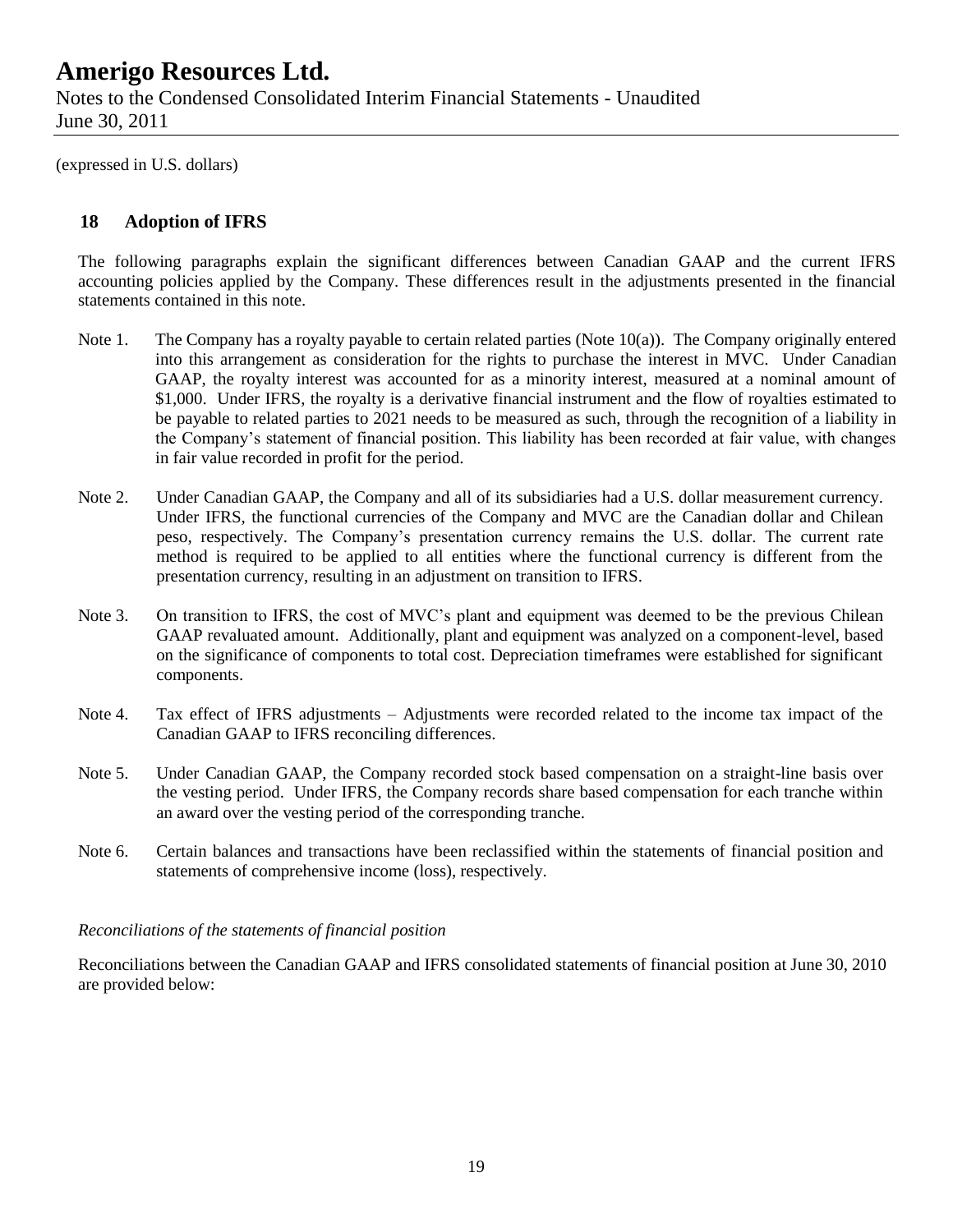Notes to the Condensed Consolidated Interim Financial Statements - Unaudited June 30, 2011

### (expressed in U.S. dollars)

|                                        |                | June 30, 2010<br>(Canadian<br>GAAP) | <b>Transition</b><br><b>Impact</b> | June 30, 2010<br>(IFRS) |
|----------------------------------------|----------------|-------------------------------------|------------------------------------|-------------------------|
|                                        | <b>Note</b>    | \$                                  | \$                                 | \$                      |
| <b>Assets</b>                          |                |                                     |                                    |                         |
| <b>Current assets</b>                  |                |                                     |                                    |                         |
| Cash and cash equivalents              |                | 17,211,693                          |                                    | 17,211,693              |
| Trade and other receivables            |                | 15,137,099                          |                                    | 15,137,099              |
| Inventories                            |                | 5,202,690                           | $\overline{a}$                     | 5,202,690               |
|                                        |                | 37,551,482                          |                                    | 37,551,482              |
| <b>Non-current assets</b>              |                |                                     |                                    |                         |
| Available-for-sale financial assets    |                | 5,982,485                           |                                    | 5,982,485               |
| Property, plant and equipment          | 3              | 124, 105, 753                       | (3,336,069)                        | 120,769,684             |
| Intangible assets                      | $\mathbf{1}$   | 6,305,581                           | 2,216,655                          | 8,522,236               |
| Other non-current assets               | 6              | 66,947                              | (55, 476)                          | 11,471                  |
| <b>Total assets</b>                    |                | 174,012,248                         | (1, 174, 890)                      | 172,837,358             |
| <b>Liabilities</b>                     |                |                                     |                                    |                         |
| <b>Current liabilities</b>             |                |                                     |                                    |                         |
| Trade and other payables               |                | 10,026,945                          |                                    | 10,026,945              |
| El Teniente royalty payable            |                | 7,515,314                           |                                    | 7,515,314               |
| Current income tax liabilities         |                | 20,313                              |                                    | 20,313                  |
| Royalties to related parties           | $\mathbf{1}$   |                                     | 517,414                            | 517,414                 |
| <b>Borrowings</b>                      |                | 10,577,085                          |                                    | 10,577,085              |
|                                        |                | 28,139,657                          | 517,414                            | 28,657,071              |
| <b>Non-current liabilities</b>         |                |                                     |                                    |                         |
| <b>Borrowings</b>                      |                | 5,105,853                           |                                    | 5,105,853               |
| Trade and other payables               |                | 1,446,706                           |                                    | 1,446,706               |
| Royalties to related parties           | $\mathbf{1}$   |                                     | 5,432,840                          | 5,432,840               |
| Asset retirement obligation            |                | 5,672,782                           |                                    | 5,672,782               |
| Deferred income tax liability          | 4              | 9,409,090                           | 458,574                            | 9,867,664               |
| <b>Total Liabilities</b>               |                | 49,774,088                          | 6,408,828                          | 56,182,916              |
| <b>Equity</b>                          |                |                                     |                                    |                         |
| <b>Share Capital</b>                   |                | 76,928,224                          |                                    | 76,928,224              |
| Minority interest                      | $\mathbf{1}$   | 1,000                               | (1,000)                            |                         |
| Other reserves                         | 5              | 3,267,250                           | 434,192                            | 3,701,442               |
| Retained earnings                      | $1 - 5$        | 40,934,060                          | (1,150,484)                        | 39,783,576              |
| Accumulated other comprehensive income | $\overline{2}$ | 3,107,626                           | (6,866,426)                        | (3,758,800)             |
| Total equity                           |                | 124,238,160                         | (7, 583, 718)                      | 116,654,442             |
| <b>Total equity and liabilities</b>    |                | 174,012,248                         | (1, 174, 890)                      | 172,837,358             |
|                                        |                |                                     |                                    |                         |

### *Reconciliations of total comprehensive income*

Reconciliations between the Canadian GAAP and IFRS total comprehensive income for the three and six months ended June 30, 2010 are provided below.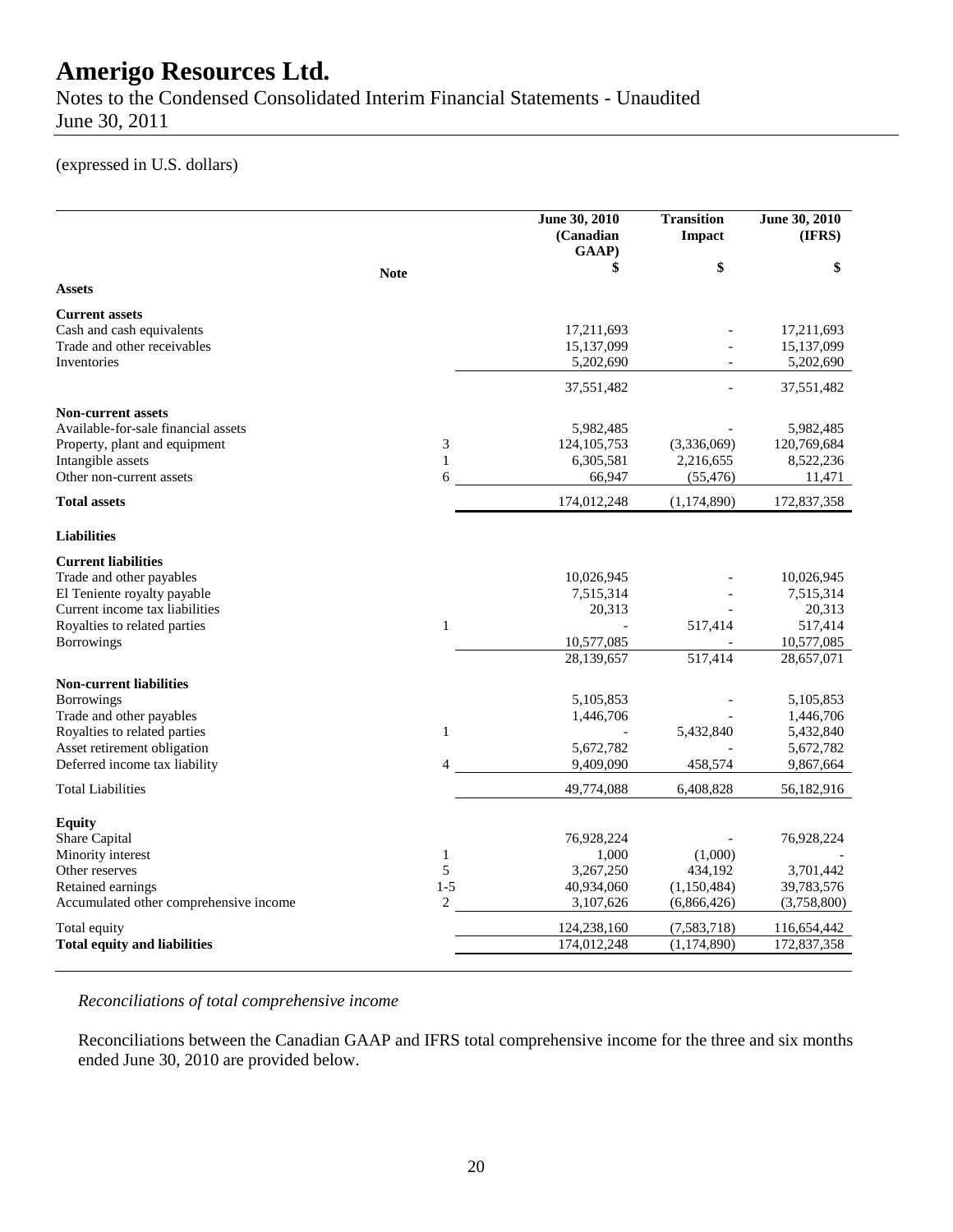Notes to the Condensed Consolidated Interim Financial Statements - Unaudited June 30, 2011

### (expressed in U.S. dollars)

|                                                                                                                |                          | <b>Quarter ended</b><br>June 30, 2010 | <b>Transition</b><br>Impact | <b>Quarter</b> ended<br>June 30, 2010 |
|----------------------------------------------------------------------------------------------------------------|--------------------------|---------------------------------------|-----------------------------|---------------------------------------|
|                                                                                                                | Note                     | (Canadian GAAP)                       | \$                          | (IFRS)<br>S                           |
| <b>Revenue</b>                                                                                                 |                          | 32,433,982                            |                             | 32,433,982                            |
| <b>Cost of sales</b>                                                                                           | 3,6                      | 28,815,986                            | 862,584                     | 29,678,570                            |
| <b>Gross profit</b>                                                                                            |                          | 3,617,996                             | (862, 584)                  | 2,755,412                             |
| Other expenses                                                                                                 |                          |                                       |                             |                                       |
| General and administration                                                                                     | 5,6                      | 979,218                               | 323,486                     | 1.302.704                             |
| Other (gains) losses                                                                                           | 2                        | (550, 932)                            | 1,600,185                   | 1,049,253                             |
|                                                                                                                |                          | 428,286                               | 1,923,671                   | 2,351,957                             |
| <b>Operating profit</b>                                                                                        |                          | 3,189,710                             | (2,786,255)                 | 403,455                               |
| Finance expense                                                                                                | 1,6                      | 682,385                               | (138, 276)                  | 544,109                               |
| Profit (loss) before tax                                                                                       |                          | 2,507,325                             | (2,647,979)                 | (140, 654)                            |
| Income tax expense                                                                                             | 4                        | 474,315                               | (333, 397)                  | 140,918                               |
| Profit (loss) for the period                                                                                   |                          | 2,033,010                             | (2,314,582)                 | (281, 572)                            |
| Other comprehensive income (loss)                                                                              | 2                        | (1,565,517)                           | (3,821,646)                 | (5,387,163)                           |
| Comprehensive income (loss)                                                                                    |                          | 467,493                               | (6, 136, 228)               | (5,668,735)                           |
|                                                                                                                |                          |                                       |                             |                                       |
| Weighted average number of shares outstanding, basic                                                           |                          | 170,910,344                           |                             | 170,910,344                           |
| Weighted average number of shares outstanding, diluted                                                         |                          | 171,951,389                           |                             | 171,951,389                           |
| Earnings (loss) per share                                                                                      |                          |                                       |                             |                                       |
| Basic and diluted                                                                                              |                          | 0.01                                  |                             |                                       |
|                                                                                                                |                          | Six months ended                      | <b>Transition</b>           | Six months ended                      |
|                                                                                                                |                          | June 30, 2010                         | <b>Impact</b>               | June 30, 2010                         |
|                                                                                                                | Note                     | (Canadian GAAP)                       |                             | (IFRS)                                |
|                                                                                                                |                          | \$                                    | \$                          | S                                     |
| <b>Revenue</b>                                                                                                 |                          | 62,090,747                            |                             | 62,090,747                            |
| Cost of sales                                                                                                  | 3,6                      | 54, 353, 378                          | 1,700,404                   | 56,053,782                            |
| <b>Gross profit</b>                                                                                            |                          | 7,737,369                             | (1,700,404)                 | 6,036,965                             |
| <b>Other expenses</b>                                                                                          |                          |                                       |                             |                                       |
| General and administration                                                                                     | 5,6                      | 1,935,802                             | 434,192                     | 2,369,994                             |
| Other (gains) losses                                                                                           | 2                        | (1, 545, 227)                         | 2,586,536                   | 1,041,310                             |
|                                                                                                                |                          | 390,575                               | 3,020,728                   | 3,411,303                             |
| <b>Operating profit</b>                                                                                        |                          | 7,346,794                             | (4, 721, 132)               | 2,625,663                             |
| Finance expense                                                                                                | 1,6                      | 1.177.356                             | (242.659)                   | 934.698                               |
| Profit before tax                                                                                              |                          | 6,169,438                             | (4,478,473)                 | 1,690,965                             |
| Income tax expense                                                                                             | $\overline{\mathcal{A}}$ | 560,264                               | (88,019)                    | 472,245                               |
| Profit (loss) for the period                                                                                   |                          | 5,609,174                             | (4,390,454)                 | 1,218,720                             |
| Other comprehensive income (loss)                                                                              | $\sqrt{2}$               | (563, 305)                            | (6,866,426)                 | (7,429,731)                           |
| Comprehensive income (loss)                                                                                    |                          | 5,045,869                             | (11, 256, 880)              | (6,211,011)                           |
|                                                                                                                |                          |                                       |                             |                                       |
| Weighted average number of shares outstanding, basic<br>Weighted average number of shares outstanding, diluted |                          | 165, 124, 017<br>166, 165, 062        |                             | 165, 124, 017<br>166, 165, 062        |
|                                                                                                                |                          |                                       |                             |                                       |
|                                                                                                                |                          |                                       |                             |                                       |
| <b>Earnings per share</b><br>Basic and diluted                                                                 |                          | 0.03                                  |                             | 0.01                                  |